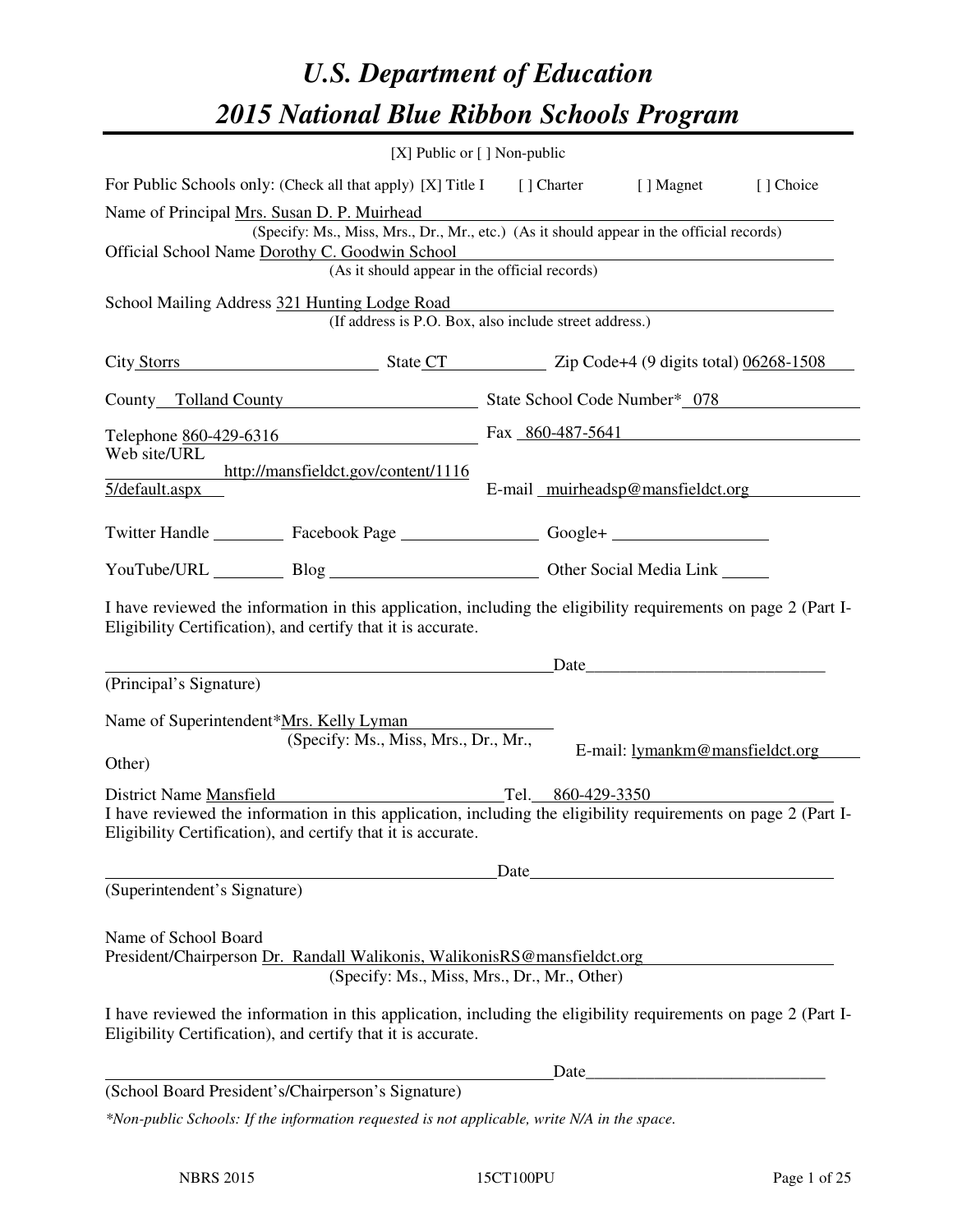#### **Include this page in the school's application as page 2.**

The signatures on the first page of this application (cover page) certify that each of the statements below, concerning the school's eligibility and compliance with U.S. Department of Education and National Blue Ribbon Schools requirements, are true and correct.

- 1. The school configuration includes one or more of grades K-12. (Schools on the same campus with one principal, even a K-12 school, must apply as an entire school.)
- 2. The school has made its Annual Measurable Objectives (AMOs) or Adequate Yearly Progress (AYP) each year for the past two years and has not been identified by the state as "persistently dangerous" within the last two years.
- 3. To meet final eligibility, a public school must meet the state's AMOs or AYP requirements in the 2014-2015 school year and be certified by the state representative. Any status appeals must be resolved at least two weeks before the awards ceremony for the school to receive the award.
- 4. If the school includes grades 7 or higher, the school must have foreign language as a part of its curriculum.
- 5. The school has been in existence for five full years, that is, from at least September 2009 and each tested grade must have been part of the school for the past three years.
- 6. The nominated school has not received the National Blue Ribbon Schools award in the past five years: 2010, 2011, 2012, 2013, or 2014.
- 7. The nominated school has no history of testing irregularities, nor have charges of irregularities been brought against the school at the time of nomination. The U.S. Department of Education reserves the right to disqualify a school's application and/or rescind a school's award if irregularities are later discovered and proven by the state.
- 8. The nominated school or district is not refusing Office of Civil Rights (OCR) access to information necessary to investigate a civil rights complaint or to conduct a district-wide compliance review.
- 9. The OCR has not issued a violation letter of findings to the school district concluding that the nominated school or the district as a whole has violated one or more of the civil rights statutes. A violation letter of findings will not be considered outstanding if OCR has accepted a corrective action plan from the district to remedy the violation.
- 10. The U.S. Department of Justice does not have a pending suit alleging that the nominated school or the school district as a whole has violated one or more of the civil rights statutes or the Constitution's equal protection clause.
- 11. There are no findings of violations of the Individuals with Disabilities Education Act in a U.S. Department of Education monitoring report that apply to the school or school district in question; or if there are such findings, the state or district has corrected, or agreed to correct, the findings.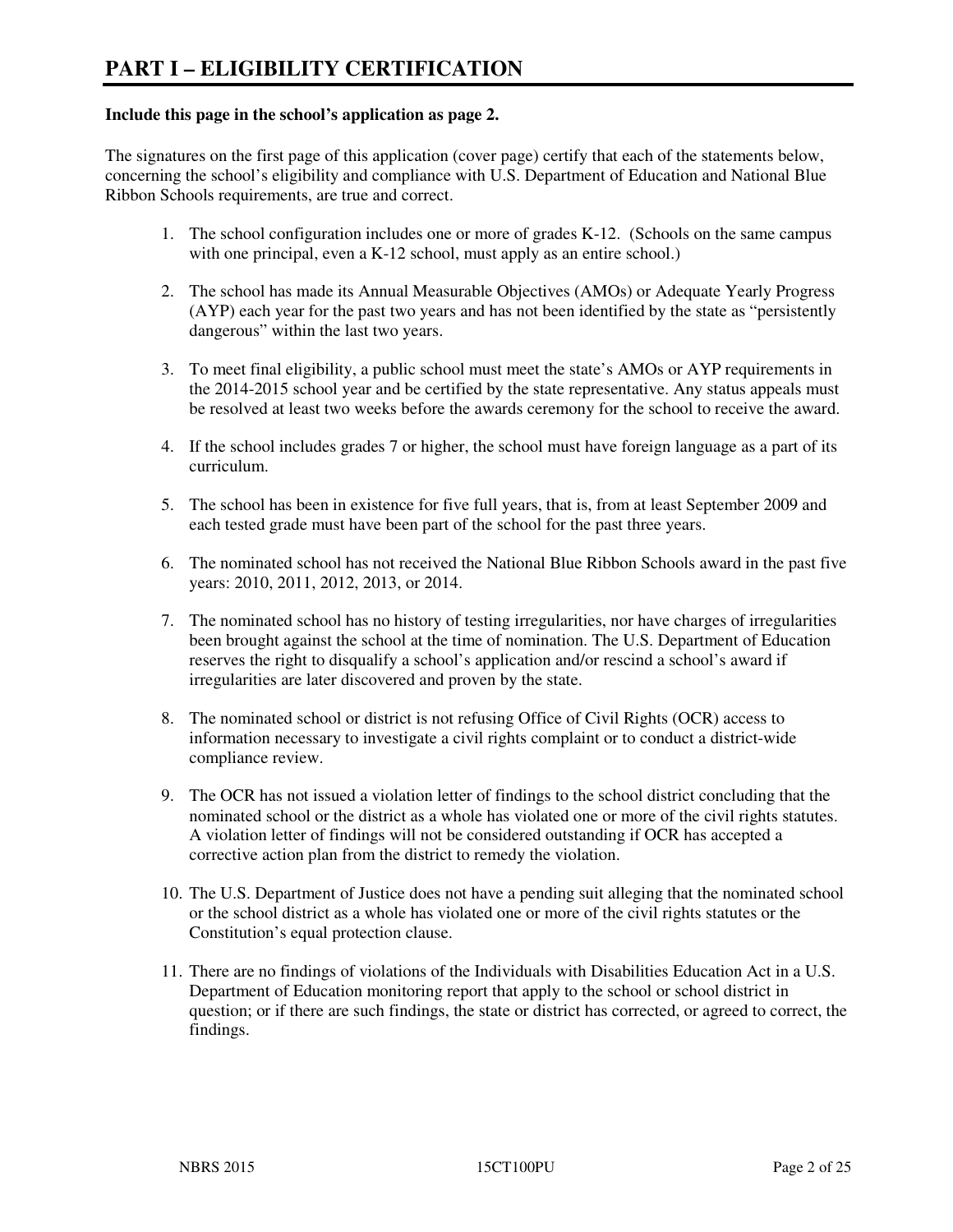# **PART II - DEMOGRAPHIC DATA**

#### **All data are the most recent year available.**

**DISTRICT** (Question 1 is not applicable to non-public schools)

| -1. | Number of schools in the district<br>(per district designation): | $\frac{3}{2}$ Elementary schools (includes K-8)<br>1 Middle/Junior high schools<br>0 High schools<br>$0 K-12$ schools |
|-----|------------------------------------------------------------------|-----------------------------------------------------------------------------------------------------------------------|
|     |                                                                  |                                                                                                                       |

4 TOTAL

**SCHOOL** (To be completed by all schools)

2. Category that best describes the area where the school is located:

[ ] Urban or large central city [ ] Suburban with characteristics typical of an urban area [ ] Suburban [ ] Small city or town in a rural area [X] Rural

- 3. 1 Number of years the principal has been in her/his position at this school.
- 4. Number of students as of October 1 enrolled at each grade level or its equivalent in applying school:

| Grade                           | # of         | # of Females | <b>Grade Total</b> |
|---------------------------------|--------------|--------------|--------------------|
|                                 | <b>Males</b> |              |                    |
| <b>PreK</b>                     | 14           | 13           | 27                 |
| K                               | 12           | 26           | 38                 |
| 1                               | 18           | 18           | 36                 |
| $\boldsymbol{2}$                | 21           | 25           | 46                 |
| 3                               | 25           | 7            | 32                 |
| 4                               | 17           | 23           | 40                 |
| 5                               | $\theta$     | $\theta$     | 0                  |
| 6                               | $\theta$     | $\Omega$     | 0                  |
| 7                               | 0            | $\Omega$     | 0                  |
| 8                               | 0            | 0            | 0                  |
| 9                               | 0            | 0            | 0                  |
| 10                              | 0            | 0            | 0                  |
| 11                              | 0            | 0            | 0                  |
| 12                              | 0            | 0            | 0                  |
| <b>Total</b><br><b>Students</b> | 107          | 112          | 219                |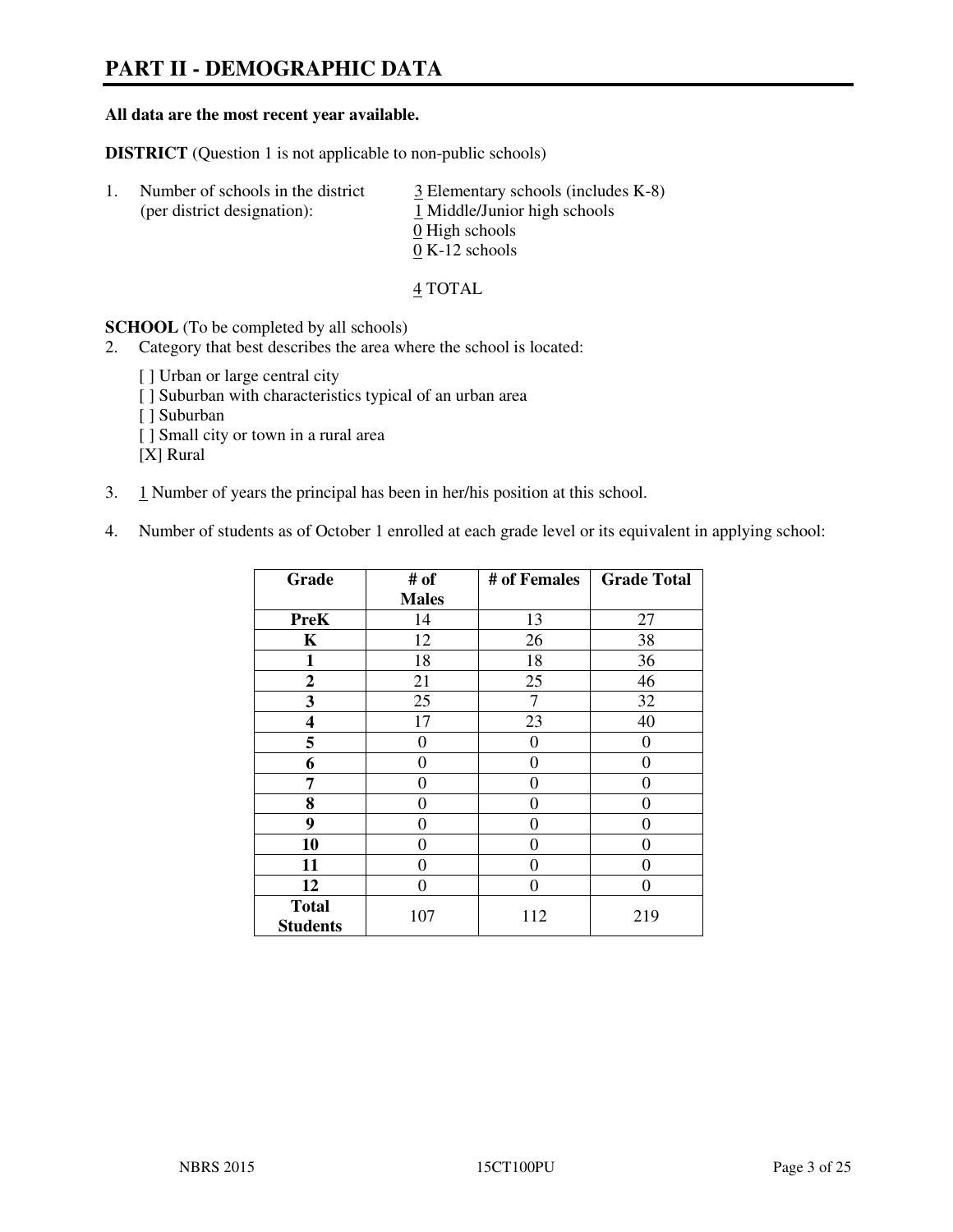the school: 14 % Asian

5. Racial/ethnic composition of  $0\%$  American Indian or Alaska Native 2 % Black or African American 9 % Hispanic or Latino 0 % Native Hawaiian or Other Pacific Islander 72 % White 3 % Two or more races **100 % Total** 

(Only these seven standard categories should be used to report the racial/ethnic composition of your school. The Final Guidance on Maintaining, Collecting, and Reporting Racial and Ethnic Data to the U.S. Department of Education published in the October 19, 2007 *Federal Register* provides definitions for each of the seven categories.)

6. Student turnover, or mobility rate, during the 2013 - 2014 year: 8%

This rate should be calculated using the grid below. The answer to (6) is the mobility rate.

| <b>Steps For Determining Mobility Rate</b>         | Answer |
|----------------------------------------------------|--------|
| $(1)$ Number of students who transferred to        |        |
| the school after October 1, 2013 until the         | 5      |
| end of the school year                             |        |
| (2) Number of students who transferred             |        |
| <i>from</i> the school after October 1, 2013 until | 12     |
| the end of the school year                         |        |
| (3) Total of all transferred students [sum of      | 17     |
| rows $(1)$ and $(2)$ ]                             |        |
| (4) Total number of students in the school as      | 204    |
| of October 1                                       |        |
| $(5)$ Total transferred students in row $(3)$      | 0.083  |
| divided by total students in row (4)               |        |
| $(6)$ Amount in row $(5)$ multiplied by 100        | 8      |

7. English Language Learners (ELL) in the school: 26 %

 57 Total number ELL Number of non-English languages represented: 5 Specify non-English languages: Arabic, Punjabi, Mandarin, Korean, Spanish

8. Students eligible for free/reduced-priced meals:  $26\%$ Total number students who qualify: 57

# **Information for Public Schools Only - Data Provided by the State**

The state has reported that 1 % of the students enrolled in this school are from low income or disadvantaged families based on the following subgroup(s): Students eligible for free/reduced-priced meals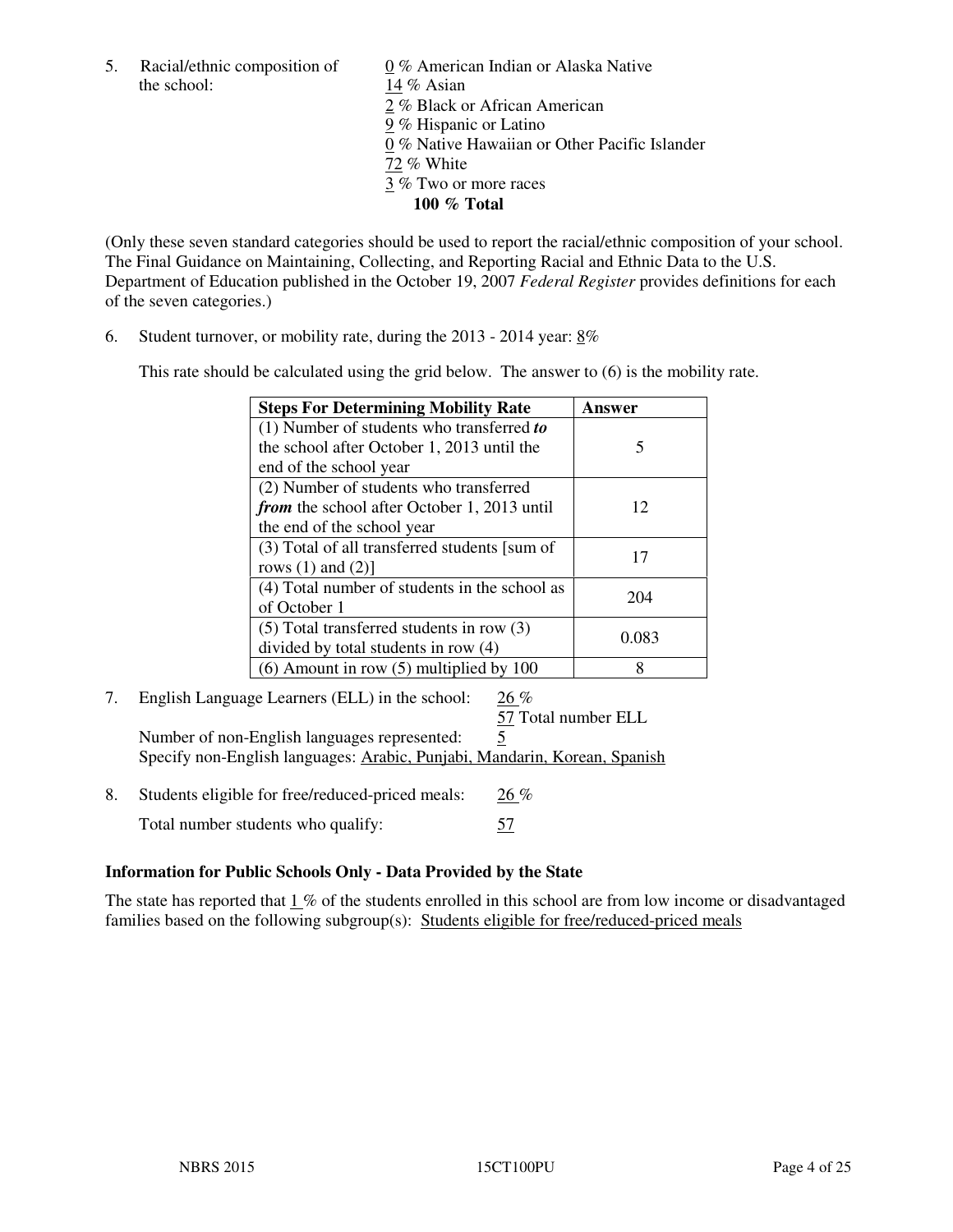23 Total number of students served

Indicate below the number of students with disabilities according to conditions designated in the Individuals with Disabilities Education Act. Do not add additional categories.

| 4 Autism                           | $\underline{0}$ Orthopedic Impairment   |
|------------------------------------|-----------------------------------------|
| 0 Deafness                         | 2 Other Health Impaired                 |
| 0 Deaf-Blindness                   | 4 Specific Learning Disability          |
| 0 Emotional Disturbance            | 9 Speech or Language Impairment         |
| $\underline{0}$ Hearing Impairment | 0 Traumatic Brain Injury                |
| 1 Mental Retardation               | 0 Visual Impairment Including Blindness |
| 2 Multiple Disabilities            | 1 Developmentally Delayed               |
|                                    |                                         |

10. Use Full-Time Equivalents (FTEs), rounded to nearest whole numeral, to indicate the number of personnel in each of the categories below:

|                                       | <b>Number of Staff</b> |
|---------------------------------------|------------------------|
| Administrators                        |                        |
| Classroom teachers                    | 12                     |
| Resource teachers/specialists         |                        |
| e.g., reading, math, science, special | 9                      |
| education, enrichment, technology,    |                        |
| art, music, physical education, etc.  |                        |
| Paraprofessionals                     | 16                     |
| Student support personnel             |                        |
| e.g., guidance counselors, behavior   |                        |
| interventionists, mental/physical     |                        |
| health service providers,             | 3                      |
| psychologists, family engagement      |                        |
| liaisons, career/college attainment   |                        |
| coaches, etc.                         |                        |
|                                       |                        |

11. Average student-classroom teacher ratio, that is, the number of students in the school divided by the FTE of classroom teachers, e.g.,  $22:1$  19:1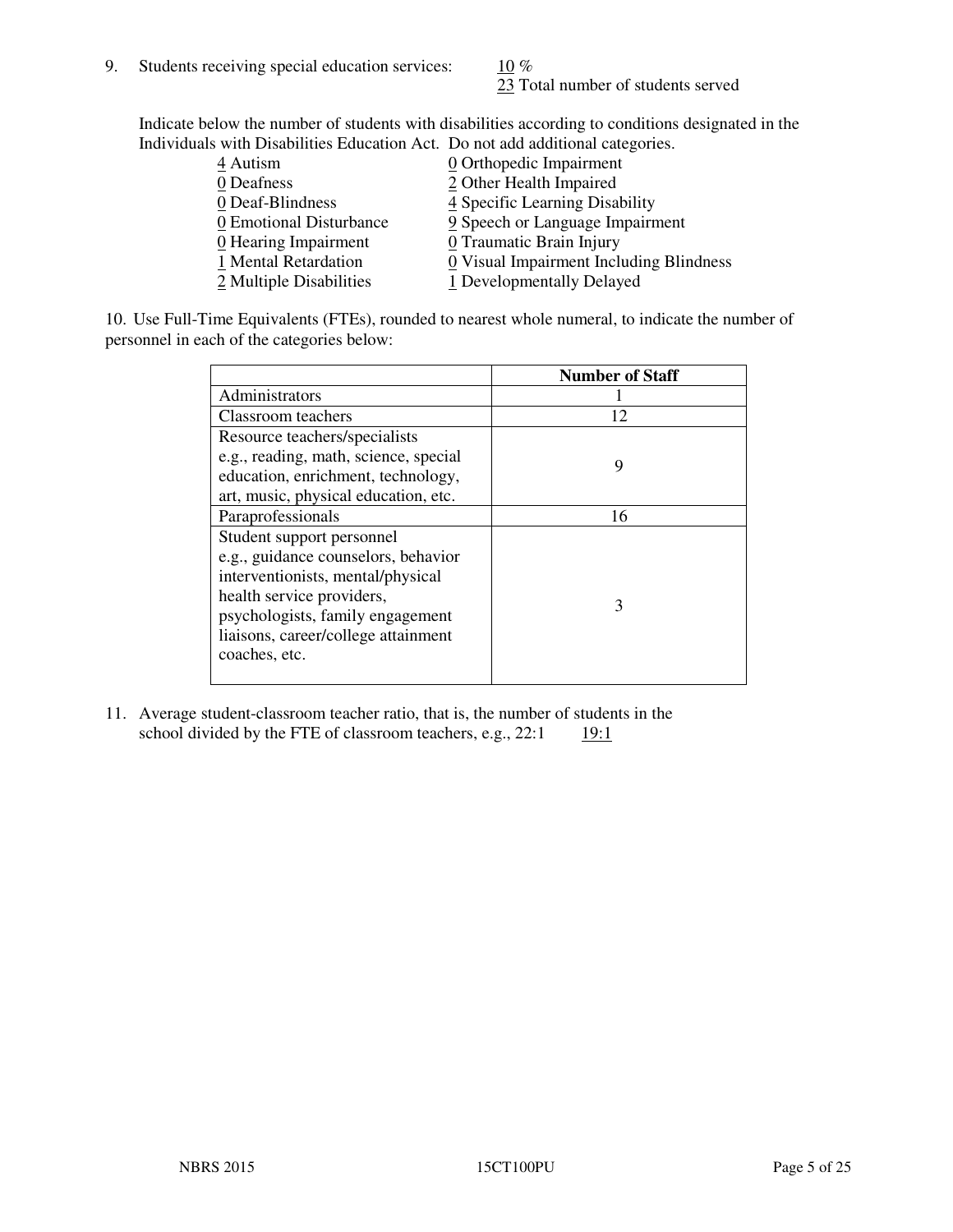12. Show daily student attendance rates. Only high schools need to supply yearly graduation rates.

| <b>Required Information</b> | 2013-2014     | 2012-2013       | 2011-2012 | 2010-2011 | 2009-2010 |
|-----------------------------|---------------|-----------------|-----------|-----------|-----------|
| Daily student attendance    | 95%           | $96\%$          | 96%       | $17\%$    | 96%       |
| High school graduation rate | $\gamma_{\%}$ | $\mathcal{V}_o$ | $0\%$     | 0%        | 0%        |

#### 13. **For schools ending in grade 12 (high schools)**

Show percentages to indicate the post-secondary status of students who graduated in Spring 2014

| <b>Post-Secondary Status</b>                  |       |
|-----------------------------------------------|-------|
| Graduating class size                         |       |
| Enrolled in a 4-year college or university    | በ‰    |
| Enrolled in a community college               | $0\%$ |
| Enrolled in career/technical training program | $0\%$ |
| Found employment                              | $0\%$ |
| Joined the military or other public service   | 0%    |
| Other                                         |       |

14. Indicate whether your school has previously received a National Blue Ribbon Schools award. Yes No X

If yes, select the year in which your school received the award.

15. Please summarize your school mission in 25 words or less: In partnership with families and community, our mission is to prepare our students academically, artistically, emotionally, physically and socially to become thoughtful and productative citizens.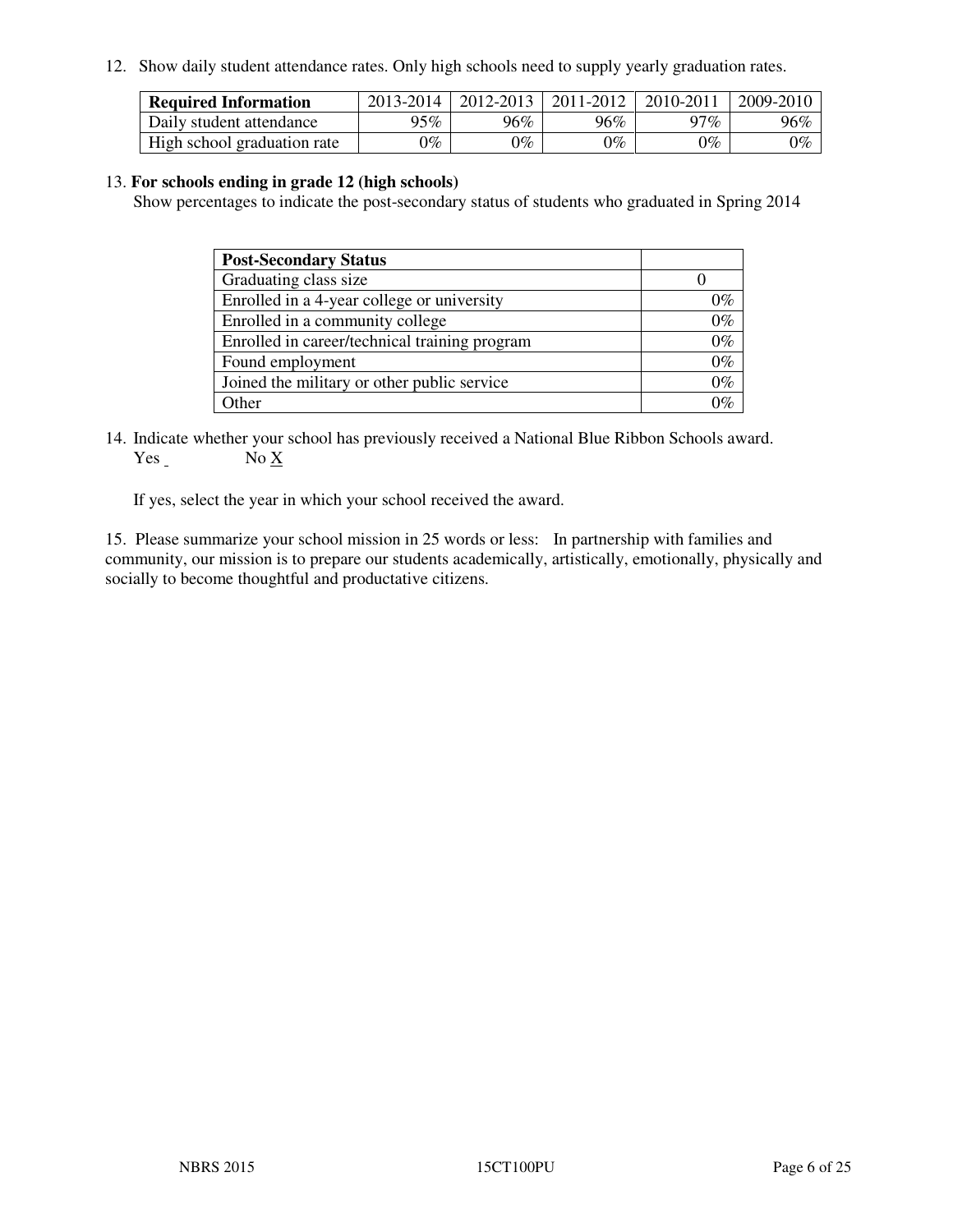# **PART III – SUMMARY**

Goodwin Elementary School is one of three elementary schools in Mansfield, Connecticut. Our school is named for Dorothy C. Goodwin, a champion for education during her tenure in the Connecticut Legislature. Our rural town's rich and growing diversity is reflected in our school and we are proud of our affiliation with the University of Connecticut. Goodwin's diversity is reflected in our school community with 26% of students receiving free/reduced lunch, and 6.3% ELL services.

Goodwin has consistently exceeded the States "ultimate" target score of an 88 on the Connecticut's School Performance Index (SPI) and has been designated as an "excelling school." Through a strong curriculum and the Responsive Classroom philosophy, we emphasize character education and foster a nurturing, safe environment where children can take intellectual risks and achieve at their highest level.

Our mission statement reflects our staff's philosophy that "In partnership with families and community", we care deeply about the "academic, artistic, emotional, physical, and social" development of our students. Our programs are designed to meet the individual needs of each child. We know our families have entrusted us to develop their children's special talents and skills. Our staff is committed to providing a quality educational experience for each student while establishing a lasting relationship with each family. The home/school partnership and consistent communication are critical to our mission of creating life-long learners. Parent survey results show that 95.2% feel that "there are trusted adults in the school who [their] child can talk to or go to for help."

Goodwin has a total enrollment of 223 students, Pre-school through Grade 4, 10.3 % of which are identified as students who require special education. These 23 students includes our town-wide Intensive Resource Program where children with significant learning/therapeutic needs receive coordinated services that include occupational and physical therapists, a speech pathologist, a special education teacher, and visiting staff from the Bureau of Education and Services for the Blind and Program Builders (a behavioral program). We are a fully inclusive school with two additional special education teachers who co-teach in the classroom as well as educate students in the resource room. In 2012, our inclusive pre-school received accreditation from NAEYC.

A significant, positive benefit of our affiliation and close proximity to UConn is that its families come from all over the world to study or teach at the University. Twenty-nine percent of Goodwin's students are identified as non-white. Our school's ethnic and cultural diversity is enriched by families from many different countries including Serbia, South Korea, China, Saudi Arabia, India, Pakistan, Turkey, and Egypt. Our Student Ambassador Club assures that we are a welcoming school to all families and that we embrace and celebrate each other's cultures. An example of this is our International Potluck where foods from the different heritages of our families are shared and celebrated.

We have a supportive PTO that facilitates our mission through enrichment activities in classrooms and evening community-building events such as an ice cream social to welcome returning and new families; a student, parent, and staff basketball game; a sock-hop during TV Turn-Off week; movie night; and a magic show.

One of Goodwin's greatest strengths is its staff. We believe that each student's academic success and emotional health is a shared responsibility and we value a deeply reflective practice. Working collaboratively and collectively, we use Professional Learning Communities, weekly grade level team meetings, a school-wide Data Team. Response to Intervention (RtI) meetings every 6 weeks review student data, monitor student progress, differentiate instruction, and form intervention groups at appropriate instructional levels to ensure that every child is successful and learns with fidelity. A dedicated time block is included in every teacher's schedule for intervention or resource room which allows for supplemental instruction. Our literacy coach works collaboratively with our teachers and directly supports struggling students. Goodwin's school psychologist assists every student through the teaching of social skills in class and small groups. Our enrichment teacher works with academically gifted and talented students in small groups, teaches science to all grades and organizes our annual Science Fair. Our extra-curricular activities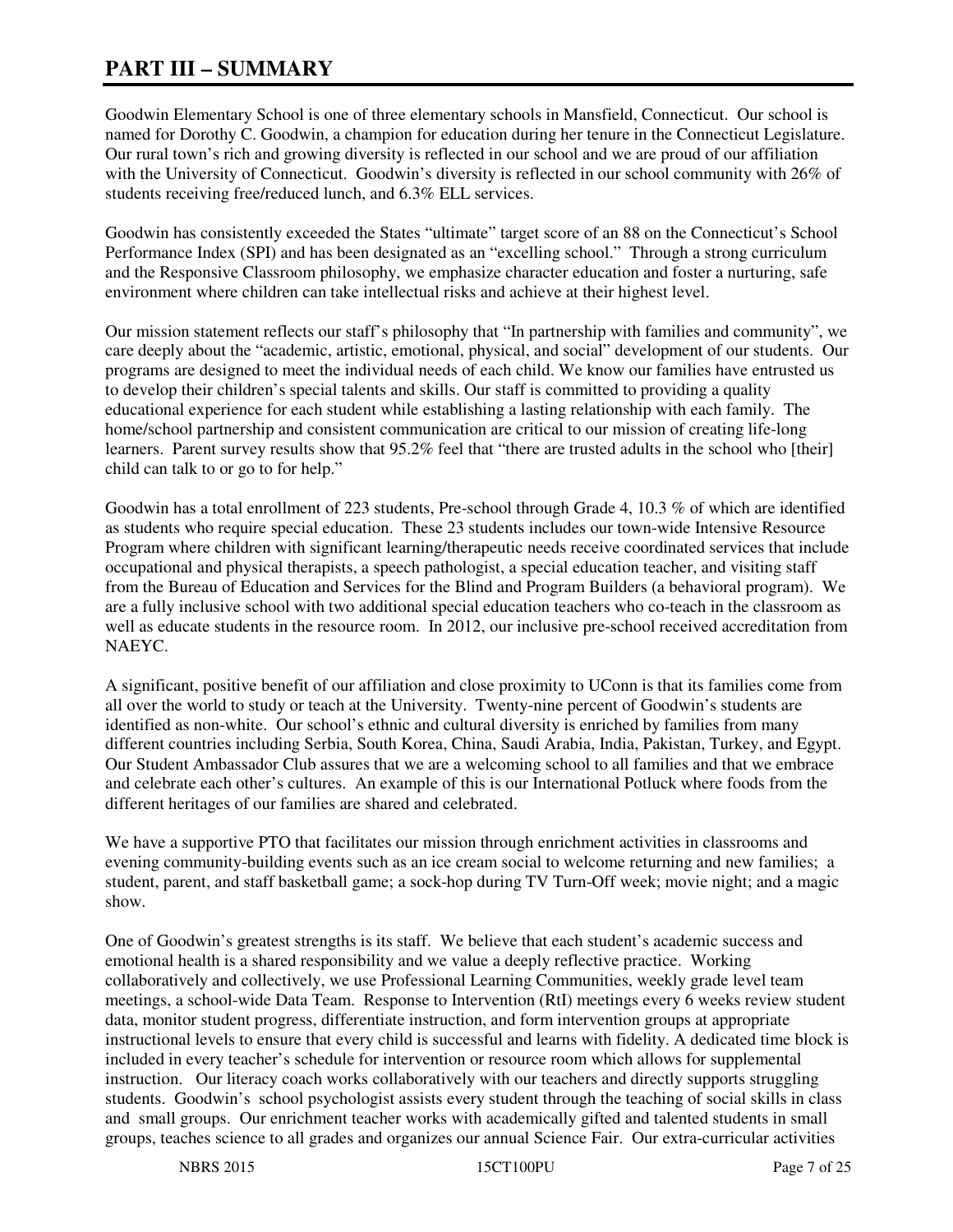include Ambassadors Club, Chess Club, Green Thumbs Club, Newspaper, and Homework Club. Our music and art teachers collaborate on Performance Arts Nights.

Our monthly Town Meetings showcase student and staff writing, celebrate birthdays, share special classroom activities, honor the accomplishments of students and staff, and end each meeting with our school song. Goodwin's inclusive traditions include daily morning announcements by our 4th graders, walk to school Wednesdays coordinated by our school nurse, weekly visits by the town librarian, Books on the Bus where our school librarian travels weekly to Goodwin neighborhoods during the summer, Thanksgiving Feast for all students and staff, before and after school programs, field days, Spanish classes for grades 2-4, and a K-1 writing celebration. Goodwin's mission, traditions, initiatives, solid curriculum and values nurture the whole child and build the foundation for college and career readiness.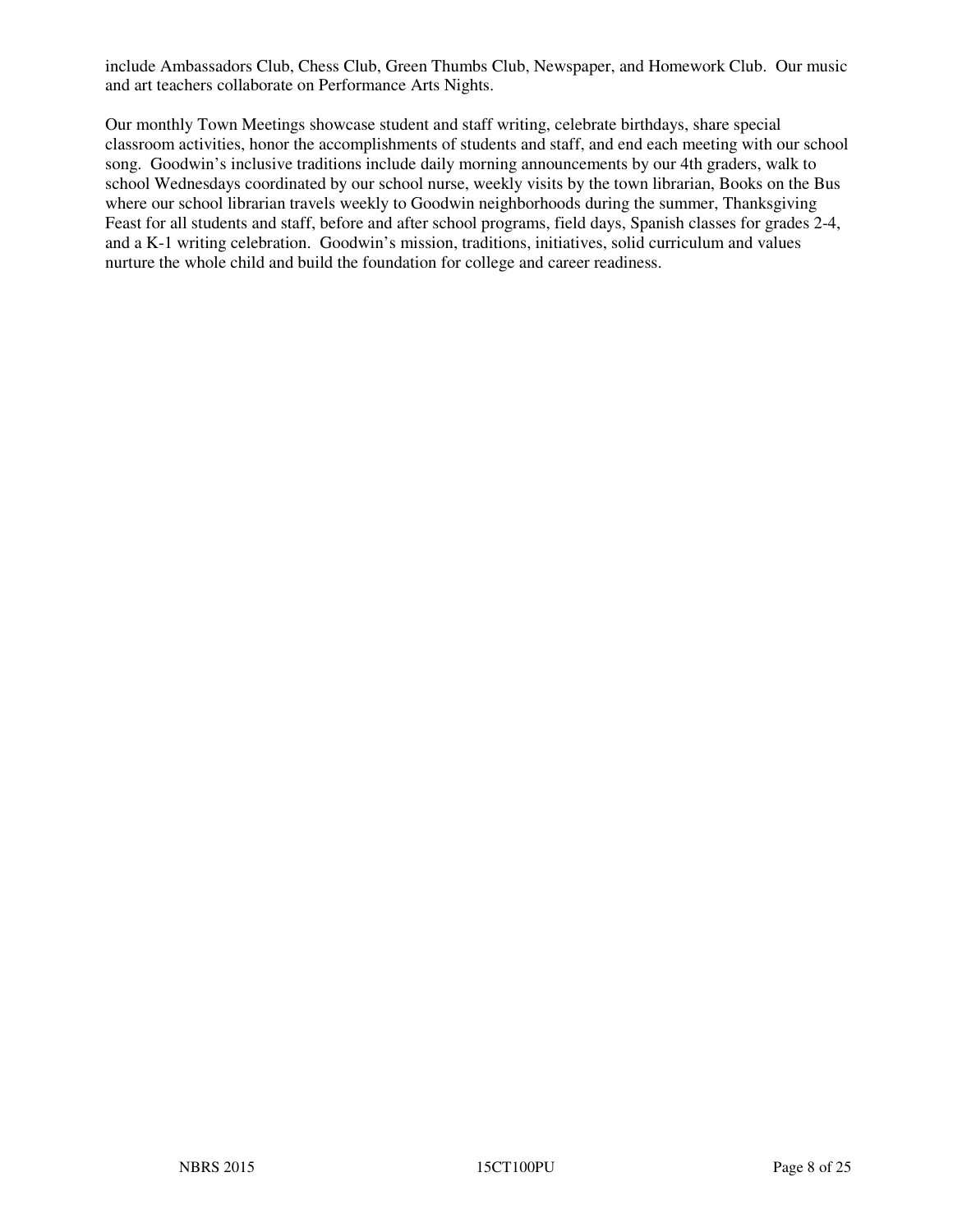# **1. Core Curriculum:**

In 2009, the Connecticut State Board of Education adopted the Common Core State Standards (CCSS). Goodwin has aligned its curricula to the CCSS in Reading/LA and Mathematics, and is beginning to align with the recently adopted state standards for Science and Social Studies which are based upon the national standards. These standards prepare students for college or career readiness through a school-wide emphasis on critical thinking, inquiry, and comprehension, while building perseverance and evidence-based discourse.

The district Language Arts and Math Coordinators and our school Literacy Coach work with teachers to ensure consistency of instruction, systematic and scaffolded knowledge and skill development, objective assessment practices, planning for interventions, and professional development of staff. Staff continues to refine the curriculum to more deeply align with CCSS. Using Understanding by Design (UbD), studentcentered curriculum was written with overarching understandings, essential and focus questions, and important skills and concepts. Teachers employ research-based practices to systematically teach within the scope and sequence of the curricula. Teachers differentiate instruction based upon the students' readiness level, interest, and learning needs which allows students to access the curriculum in meaningful and challenging ways. Technology is fully integrated into all curricula. District-wide PK-8 Curriculum Councils meet regularly for discussion and planning of all curricula.

### ELA/Reading:

Reading is supported across all content areas. A balanced and focused approach to reading instruction is practiced through explicit instruction and modeling, independent reading with self-selected texts, at-home reading, and teacher read-alouds for modeling and thinking aloud. All grade levels participate in whole group focus lessons, as well as Guided Reading groups, which are designed to teach students reading strategies and actively engage them in the reading process. The program incorporates phonics, fluency, decoding, and comprehension skills. Teachers use leveled fiction and informational books allowing for differentiation. A school-wide Fountas and Pinnell leveled book room is equipped with multiple copies of texts to use during classroom instructional time. Junior Great Books enhances students' abilities to "read closely", determine what a text explicitly says, make logical inferences, and cite specific textual evidence to support their thinking.

Mansfield's Language Arts curriculum incorporates the essential components of reading, writing, speaking, listening and language skills. Research-based teaching strategies form a balanced literacy model. Through the Writing Workshop model, students receive daily, scaffolded, and modeled instruction. Students of all grades engage in information/explanatory, opinion, and narrative writing. Benchmark writing prompts are given throughout the year to monitor progress and inform instruction.

#### Math:

The mathematics curriculum is rigorous, cohesive, focused, engaging, and accessible to all learners. The Bridges in Mathematics Program allows students to develop their understanding using concrete models and problem solving. Students' discourse allows them to create viable arguments and critique each other's reasoning as they deepen their own understandings of concepts. A consistent set of visual models are used across the grade levels. These models allow students to see, touch, and sketch ideas in their minds, as they understand, construct, and apply mathematical ideas. The learning process begins with concrete materials, applies the concepts to real world situations, and finally transfers the knowledge to the abstract by using algorithms. Students practice making and testing conjectures while they record their mathematical thinking. Work stations focus on current concept instruction and allow for differentiation.

#### Science:

Presently, the Science Curriculum provides a solid foundation in physical, earth, and life sciences. The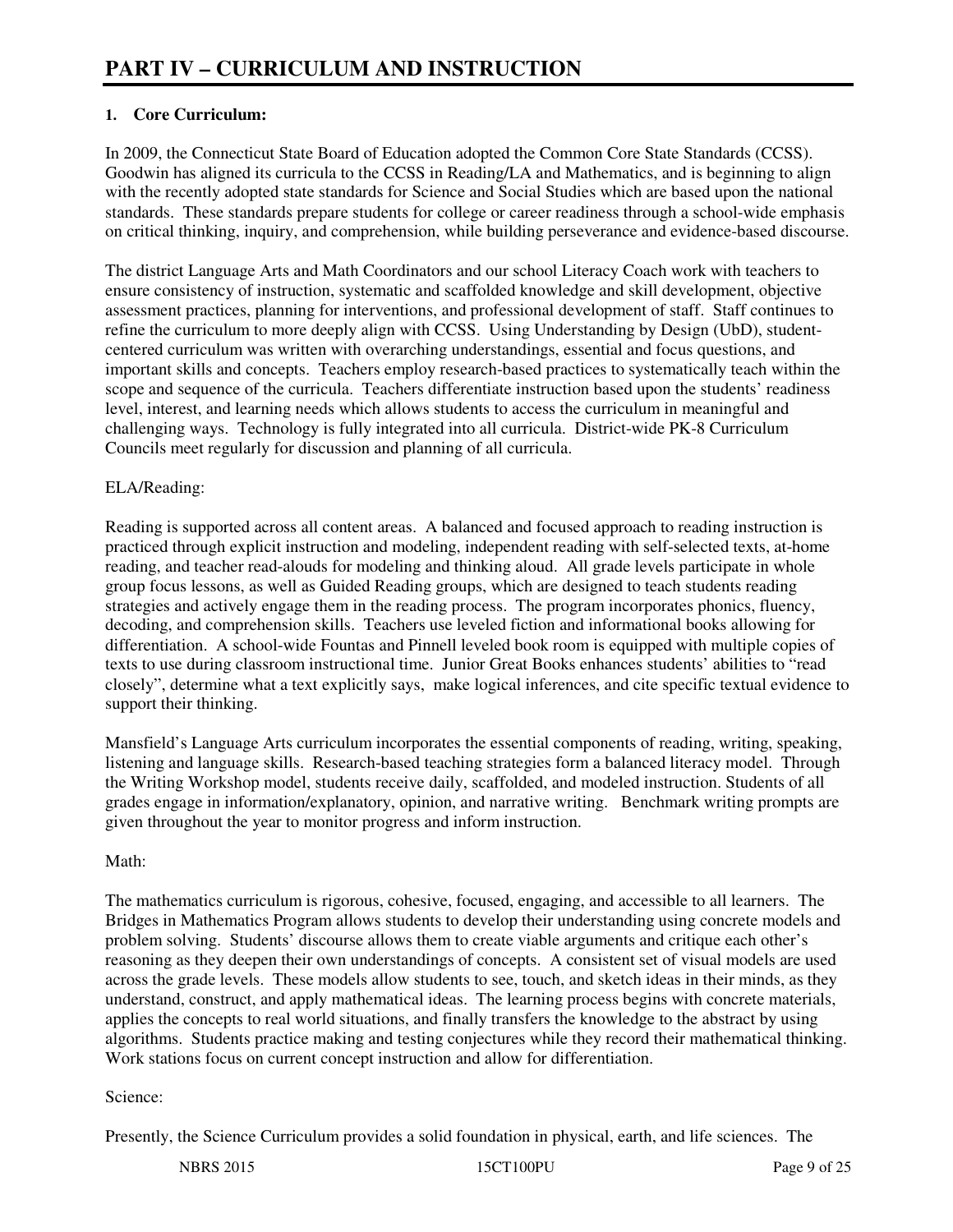grade level scope and sequence is designed to build upon prior knowledge and experiences while continuing to reinforce important concepts. The curriculum goals were based on Project 2061, Science for All Americans, and the National Science Education Standards. Curriculum goals include understanding and applying scientific inquiry, participating in activities which are evidence-based, and encouraging a greater understanding of the world. Our enrichment teacher plans school-wide events which encourage extracurricular inquiry activities such as model rockets, egg-drops, and VEX robotics.

#### Social Studies:

All students demonstrate their learning in history, geography, social/cultural, economic and political considerations in the world through written work, oral expression, portfolios, peer teaching, drawings, diagrams, creative projects, or collaborative work. Focus varies in different grades and includes the study of different cultures, customs, communities, American heroes and heroines, and North America's indigenous people. Goodwin faculty has been invited to work with UConn to create state curriculum exemplars aligned with the new Connecticut Social Studies Frameworks.

### Preschool:

Currently, our integrated preschool uses the CT Preschool Assessment Framework (CTPAF) and the Early Learning Development Standards (ELDS) as our core curriculum. Connecticut's Preschool Curriculum Framework, Cycle of Intentional Teaching, is used throughout the program. Each preschool activity aligns with a CTPAF standard which include domains of personal/social, physical, cognitive and creative development. The ELDS are organized by the following domains: Social and Emotional Development, Physical Health and Development, Language and Literacy, Creative Arts, Mathematics, Science, Cognition, and Social Studies. We use these documents, assessment information, and children's interest to inform curriculum and instruction, foster children's growth and development, individualize instruction, share information with families, and prepare our students for kindergarten.

## **2. Other Curriculum Areas:**

Goodwin Elementary core curriculum is enhanced through Physical Education, Spanish, Music, Art, Library, and Technology. Each content area curriculum is built upon their state and national standards.

Our Physical Education curriculum is based on the psychomotor, cognitive, and affective domains. Through a skill-themed approach that includes whole-gym obstacle courses, rock climbing, and cross-country skiing, students are introduced to a variety of activities which promote group cooperation, individual motor success, development of self-confidence and motor knowledge. Students learn the fundamental skills and later refine these abilities playing specific sports (frisbee, basketball, floor hockey), in recreational activities.

Student achievement and success is based on a differentiated instruction model. Through the use of movement concepts (speeds, distances, relationships), students are provided with opportunities to choose their own level of challenge. Examples of this are our outdoor school Ropes Course and Trestle Tree (Whittle Apparatus). Trestle Tree consists of several components and is creatively assembled daily, in a variety of shapes resembling a cross between gymnastics apparatus and an indoor playscape. The components of the Trestle Tree include: trestles of various heights, balance beams and boards of assorted widths, bridges, ladders, bars, cargo nets, rope elements, zip lines, zap lines and mats. As students develop skills, the Trestle Tree is modified to allow the students to practice the following: jumping, landing, balancing, motor planning, creative movement and physical fitness. Students work on problem solving, risk taking, creativity, movement exploration, and developing self-esteem. The Trestle Tree begins "low and slow" with simple challenges that progressively extend the challenge by elevating the heights of the components and changing the configuration of the Trestle Tree. These changes occur as the students' progress through the grade levels as well as within each year's unit of study. All preschoolers and kindergarteners receive 30 minutes of physical education per week while grades 1-4 receive 90 minutes each week. Ninety minutes per week of Adaptive PE helps meet the needs of our students with multiple disabilities through augmenting their therapeutic goals and modifying and extending their regular PE class.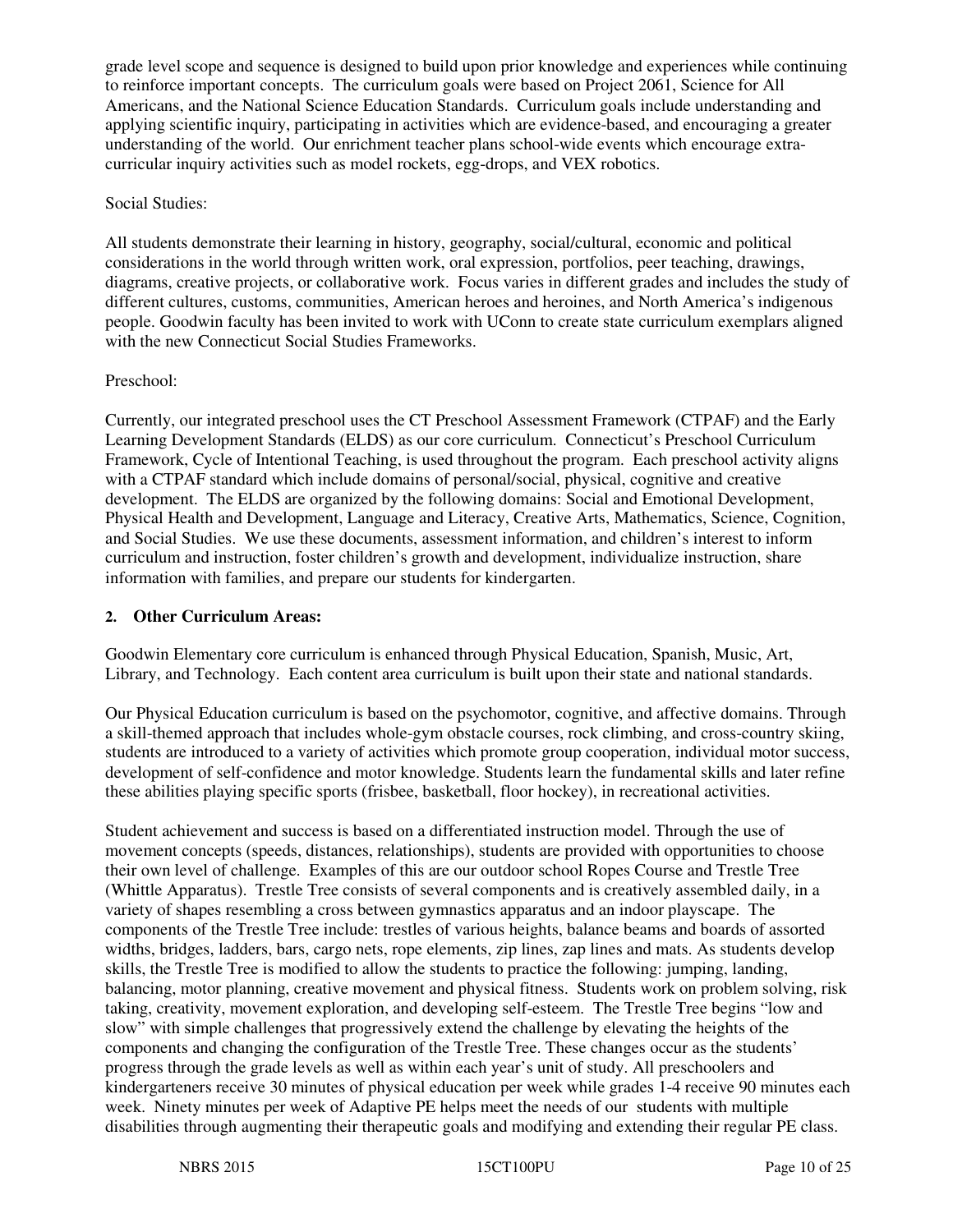The school nurse teaches dental hygiene to 1st graders, nutrition to 2nd graders and human development and hygiene to 4th graders. She promotes self-care, exercise, and the national programs "My Plate" and "9-5-2- 1-0" to all students. She is our liaison for the local health district's "Be Well" program, promoting overall well-being for the staff.

Spanish instruction is provided 15 minutes per day to all grade 2-4 students. The district Spanish program prides itself on immersing students into both the Spanish language and cultures of Spanish speaking countries around the world. The Spanish program at Goodwin is based upon the four C's: communication, cultures, comparisons and connections.

Our Music and Art programs provide students opportunities to think critically, be creative, and learn and practice fundamental skills. Students attend each of these programs for 60 minutes each week. Preschoolers attend music for 30 minutes per week. The goals for the Art curriculum are to refine students' ability to create their own art, develop their appreciation for different forms of art from cultures across history and around the globe, and gain the ability to respond to art intellectually and emotionally. Student work is displayed at school and electronically at the Board of Education office. During music education, students experience musical theory, rhythmic awareness, movement, instrumental exploration, melodic development, and music history and appreciation. Grade level performances occur monthly at Town Meetings. We offer two instrumental music programs, Suzuki violin/cello open to all K-4 students and the middle school Instrumental Program for 4th grade students before school. The Music and Art teachers collaborate on a culminating Performing and Visual Arts Night.

Technology is embedded in our curriculum. Preschool through grade 4 classes are scheduled for the computer lab for 30 minutes. During this time, classroom lessons are enhanced through teaching the skills necessary to independently select the appropriate application for their specific academic task or to reinforce skills taught in the classroom through a variety of programs or websites. Students are also taught how to use search engines, internet group documents (GoogleDocs), and online databases in a safe and effective manner. Technology lessons are aligned with the scope and sequence of the grade level curriculum and the rigor of the technology curriculum increases accordingly. Library is scheduled similarly and students experience read-alouds, use the on-line catalog, select independent reading books, and learn library etiquette.

# **3. Instructional Methods and Interventions:**

Differentiation for all students is a deeply held value in the Goodwin community. We are a fully inclusive school. Classroom teachers lead the way with multiple instructional strategies designed to meet student's needs and create environments with appropriate challenge for all. They take seriously the RtI model, the basis of which is well-designed core instruction. In Language Arts, guided reading is taught in blocks, giving each student consistent reading instruction targeted to their immediate learning needs 4 times per week. Teaching teams establish groups and regroup students every 6 weeks based on data from running records and retellings. Writer's Workshop, Literacy Centers, Junior Great Books, Literature Circles, and SEM-R (Dr. Sally Reis's enrichment-based reading program) are examples of programs that work together to create learners who are stimulated and challenged to be deep thinkers. Students in mathematics are similarly challenged to use math knowledge to solve problems. Teachers engage students as life-long problems solvers by putting a strong emphasis on the use of math vocabulary to explain their thinking, orally and in writing. Teachers encourage collaborative problem-solving by educating students to be respectful and clear in their student discourse.

Ongoing individual student data is reviewed and teachers brainstorm classroom-based interventions for students who are not meeting or far exceeding the benchmarks. If a more intense intervention is required, student data is discussed at our RtI meetings. Fluid groups are established based on student goals, a scientifically researched-based intervention is selected based on student need and the team chooses the specifics of delivery. Effective interventions used are Great Leaps, Read Naturally, Soar to Success, Power Reading, and PALS. For those who far exceed the benchmarks, our enrichment teacher works to challenge them at their level in math, reading, and scientific inquiry.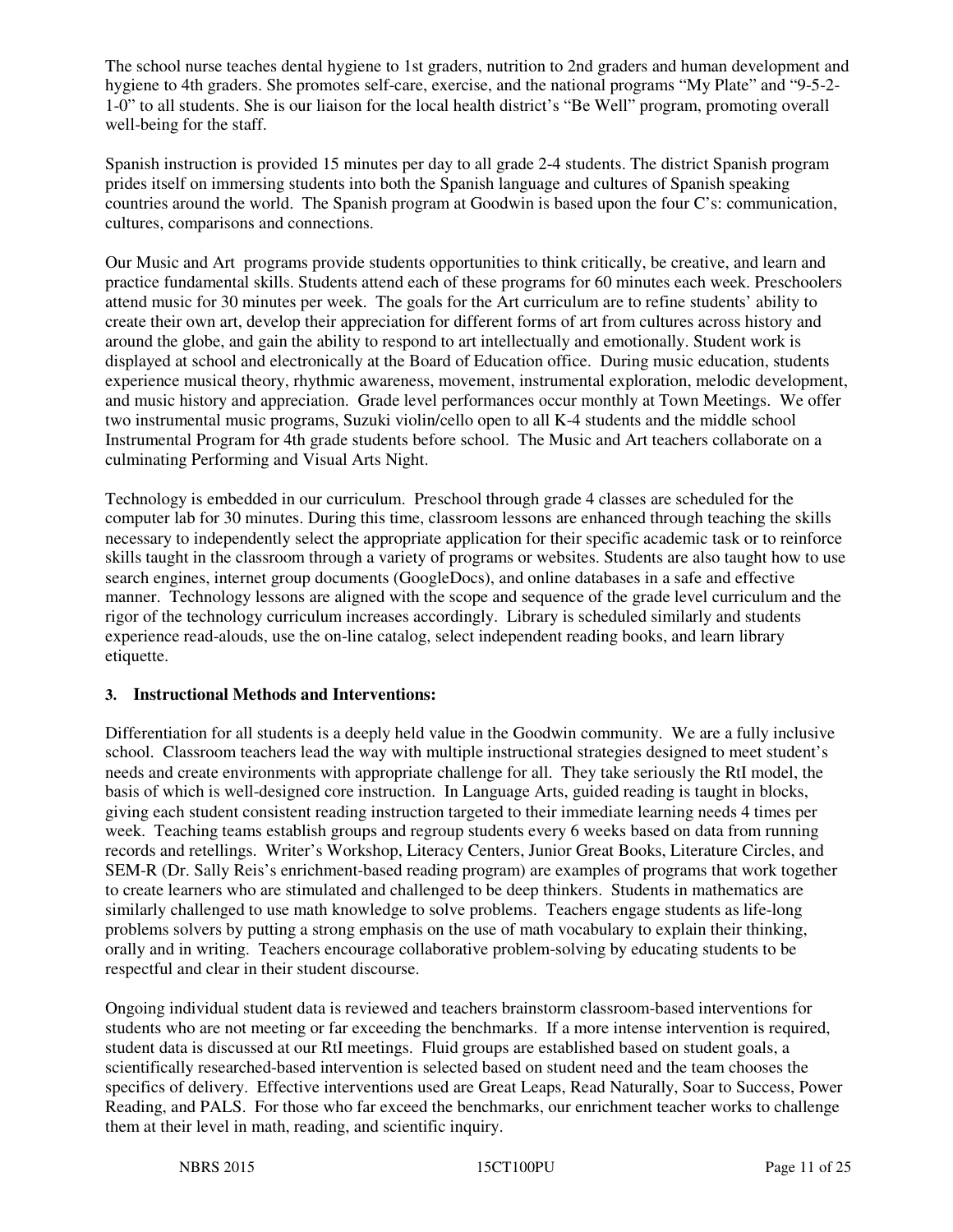Technology is infused into all teaching and learning throughout the day. Interactive white boards show student work, exemplars and rubrics, as well as expanding knowledge through videos, pictures and text. Grades 3 and 4 use Chromebooks for Writing Workshop, where students share their writing via Google apps with a teacher or student as they work to develop, organize and edit their work. This is done at a pace based on student needs. Chromebooks and iPads, along with programs that include Lexia , Raz-Kids, Edmark, Books on Tape, and Clicker 6 are programs used consistently to reinforce and remediate math and reading skills where students have shown difficulty. Our students with disabilities also benefit from technology by communicating via TouchChat, NovaChat and the Accent 1200 (a communication system that includes eye gaze).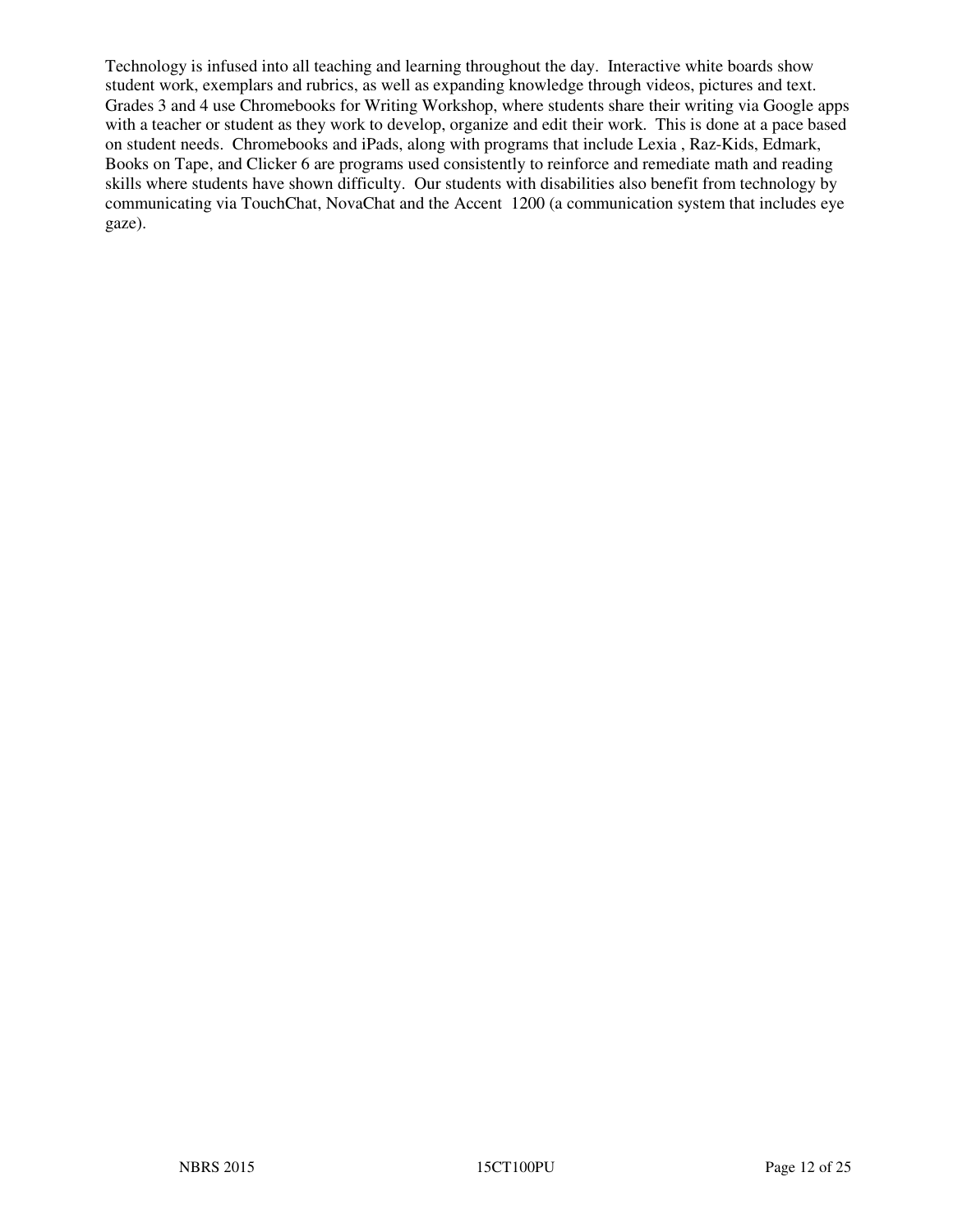## **1. Assessment Results Narrative Summary:**

Until 2013, the Connecticut Mastery Test (CMT) was required for all grade 3 to 8 students. This assessment identified five levels of student performance as Below Basic, Basic, Proficient, Goal, and Advanced. The School Performance Index (SPI) is the average of all CMT test performances for all subjects tested for all students in the school. Connecticut's "ultimate" target is 88 points. With this score, students will have performed at or above Goal level on the majority of tests. Goodwin has been classified as an "Excelling" school, the highest in a six-category classification. An excelling school has an overall SPI of 88 or above and more than 25% of students score "Advanced" in a majority of subjects tested and the majority of subgroup gaps are less than 10 SPI points and the CMT participation rate is at least 95%. Subgroups were too small for reliable reporting (less than 20).

CMT results from 2009 to 2013 show the percentage of Grade 3 students at or above Goal increased from 75.0% to 96.6% in Mathematics, from 75.0% to 89.7% in Reading and from 69.4% to 82.8% in Writing. In Grade 4, students at or above goal in Mathematics rose from 76.3% to 79.5%, in Reading from 78.9% to 79.5% and in Writing from 73.7% to 76.9%. The trend over time is increasing percentages, with the majority of intervening years higher than 2009, all while making the shift in curriculum and instruction to CCSS.

The 2013, Grade 4 cohort data identifies how the same students perform from one year to the next. These results indicate students at or above goal increasing in Reading from 69.4% to 77.8% and Writing from 72.2% to 77.8% while showing a decline in Math 83.3% to 77.8%. Our district math consultant and school literacy coach work closely with our teachers to provide support, especially with the shift to CCSS.

Instruction at all levels is differentiated, monitored, assessed, and adjusted in order to assure that all students show progress and meet grade level expectations.

#### **2. Assessment for Instruction and Learning and Sharing Assessment Results:**

Formative assessment data is collected tri-annually using DRA-2, Fountas and Pinnell, PAST, DIBELS, Developmental Spelling Assessment, and STAR Math and Reading, along with ongoing curriculum assessments and teacher observations. This year, in place of state testing, Goodwin is relying heavily on these assessments to determine student growth and achievement. Our Assessment Partnership Team consisting of our Literacy Coach, classroom and special education teachers complete the norm and criterionreferenced assessments within a short timeframe in order to assure consistent administration and reliable results.

RtI meetings occur every six weeks where the data is used to drive classroom instruction, determine and provide Tier 1 support in the classroom, and identify students in need of Tier 2 and 3 interventions. Individual student data is examined, SMART goals are determined, and intervention plans are created for struggling students. Every two weeks during Grade Level meetings, the Literacy Coach and classroom teachers closely progress monitor these at-risk students. On alternate weeks, teachers discuss methods and activities to promote all students' achievement.

For example, our STAR 2015 Winter Reading assessment showed that from fall to winter, students have increased in grade 2 from 89% to 91%, grade 3 from  $63\%$  to  $69\%$ , and  $77\%$  to  $82\%$  in grade 4. The schoolwide Data Team reviewed the results within a week of test administration and presented them to the staff. A plan for grade 3 students was developed which included reorganizing reading groups with targeted instruction based upon fluency, and comprehension levels. At the RtI meeting, individual student data was reviewed and new SMART goals were set based upon individual student progress with progress monitoring every two weeks.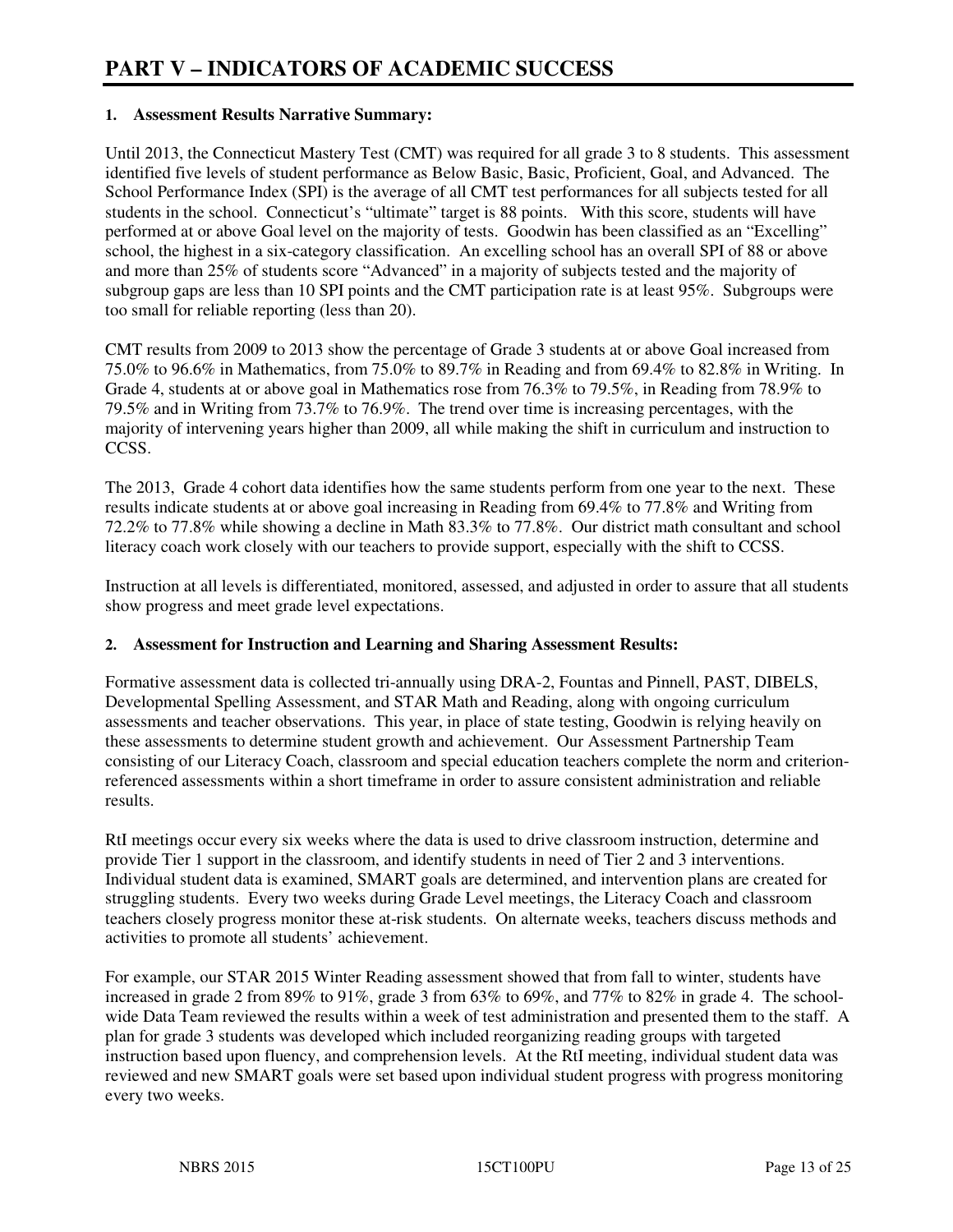Parents are informed of their children's progress through parent/teacher conferences, tri-annual progress reports, frequent parent discussions and email. Monthly collaboration meetings with teachers, parents, and support staff are conducted for students with an IEP or 504 to discuss progress and plan next steps.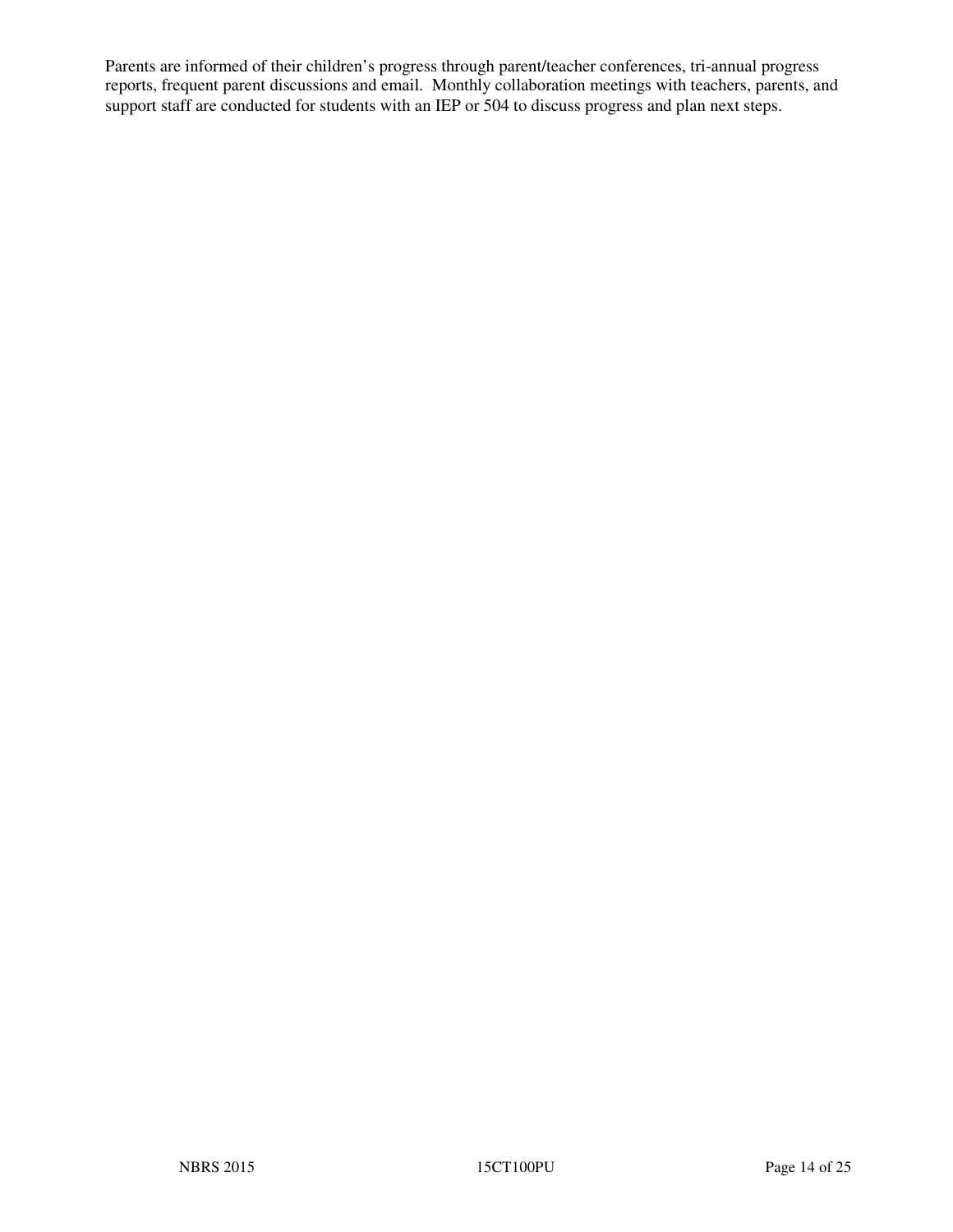# **1. School Climate/Culture**

Goodwin Elementary School is committed to furthering the Mansfield Board of Education goal of promoting the cognitive, social and emotional development of each student while also cultivating character and fostering civic engagement. This is achieved through multiple paths. Classroom teachers are trained in Responsive Classroom techniques where students are part of developing a code of conduct for their classrooms. Morning meetings, group work and the opportunity for respectful discussion are all components that promote healthy interactions between students and adults. The curriculum includes regular social skills instruction in all classrooms with the school psychologist providing lessons in character education. Children from K-2 created a "kindness quilt" which was prominently displayed in the main school hallway. A celebration of random acts of kindness continues to be highlighted by morning announcements that note positive actions by students. The practice of monthly school-wide Town Meetings provides an opportunity for children to take risks by sharing a skill, whether by singing, reading poetry or sharing an art project in front of a welcoming audience. Currently, the Goodwin Ambassadors, a fourth grade leadership group, are charged with promoting the school's positive climate message by supporting a wide range of activities from food drives to school spirit week. These activities, in addition to a rich range of after school clubs, provide an opportunity to recognize skills and interests beyond the traditional school curriculum with the intention of celebrating each child as a unique learner.

The school has benefited from its proximity to the University of Connecticut. This has fostered a composition of students who represent a wide range of cultures, religions and ethnic backgrounds. It has increased our awareness of the global community beyond our immediate doors. Our diversity has provided us the invaluable teaching opportunity to learn respect for individual differences, while also seeking understanding on what similarities we all share. There is also a sense of responsibility for our planet through such initiatives as recycling, composting, and working in the school greenhouse.

Our school leadership recognizes that fostering positive school culture begins by ensuring that staff, whether para-educators, teacher, nurse, or secretary have an opportunity to share their ideas and have their voices heard. Professional development opportunities target conflict resolutions skills, anti-bullying measures and ways to increase inclusion. Staff meetings, PLCs, and team collaborations are settings in which to share ideas and gain understanding. Periodic celebrations among staff, as well as PTO events, continue to create a sense of belonging within our school community. Most important, direct communication is welcomed and encouraged. The sense of connection and support among staff allows us to collectively focus our energy on helping each student reach their full potential.

# **2. Engaging Families and Community**

Fostering strong family and community ties are critical to Goodwin's success. Staff, students, families, and the community at large work together as a team to ensure the academic, social, and emotional success of each student. Consistent communication, an active PTO, partnerships with local universities, and other community resources are hallmarks of our school.

Throughout the school year, our PTO's overarching goal is to strengthen the home and school connection. From monthly meetings to a myriad of social events, the PTO encourages broad participation for all members. Family picnics, the Harvest Festival, Book Fairs, staff luncheons, Welcome Ice Cream Social, and yearly fundraiser, The Whale Bash School Fair, are Goodwin traditions. The PTO offers enrichment programs such as Artist-in-Residence, science activities through High Touch High Tech, and staff grants. Philanthropy is promoted through the annual food drives and the Backpack Brigade where school supplies are donated.

Communication between school and home takes many forms. Open House Night and Fall Conferences are attended by over 90% of our families. Parent, staff and student surveys are given bi-annually with results shared with all stakeholders. The principal's monthly Coffee and Conversation provides an informal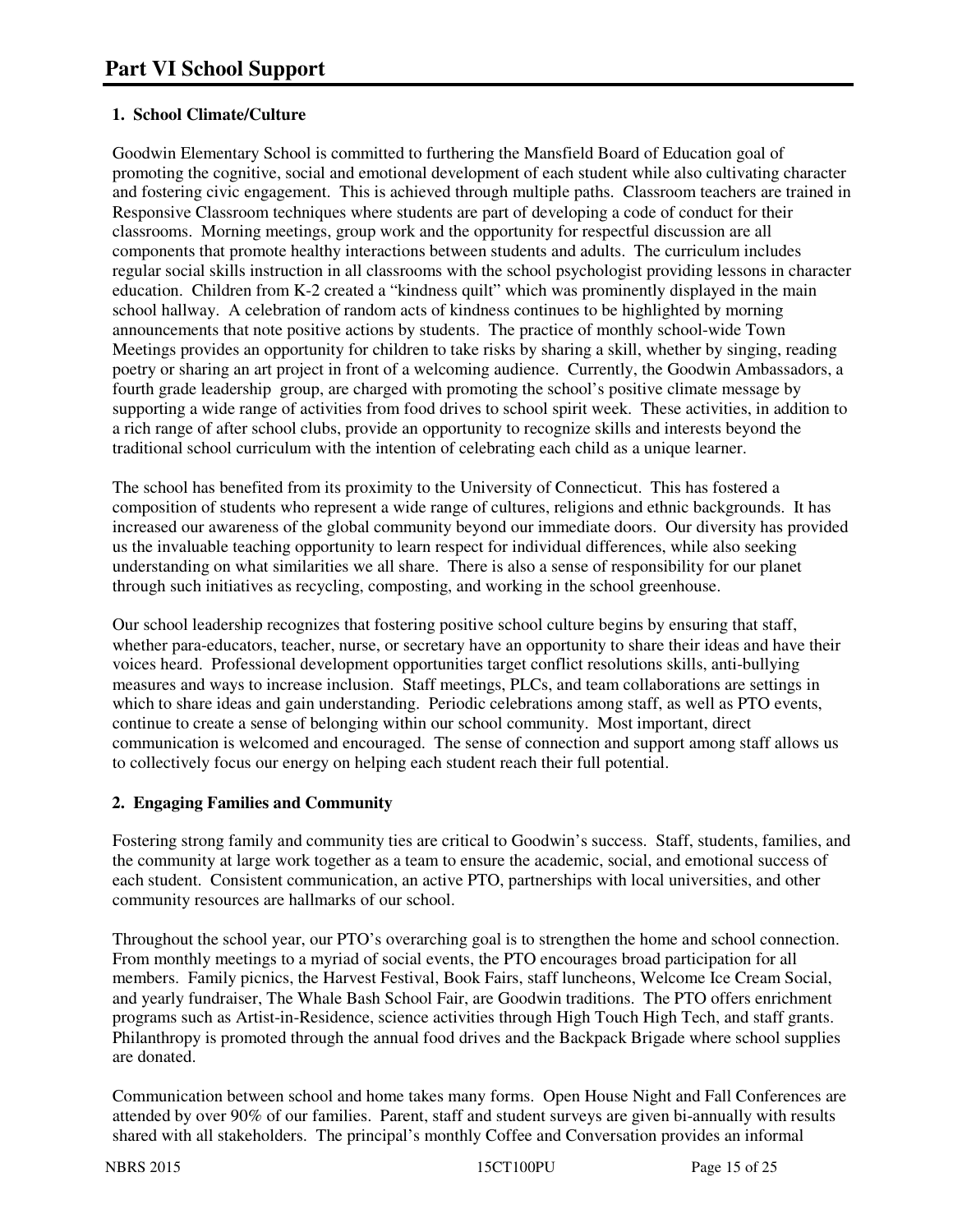setting for parents to stay updated and ask questions about school initiatives or concerns including CCSS, school safety, and budget. Goodwin's informational website is updated bi-weekly, and school-wide communication is sent home weekly via an electronic backpack. Teachers communicate with parents through newsletters, email, phone, and conferences.

Goodwin provides many opportunities for families to feel vested in the school community including the Mileage Club at recess which is organized by parents, positive parenting workshops presented by our school psychologist, Books and Breakfast with our librarian, and parent volunteers in the classrooms, office, and on committees such as hiring, climate, safety, and Blue Ribbon. Annually, the local police join our students and families for Walk-to-School days and the fire fighters support Fire Safety Week, provide a hook and ladder truck for our annual Egg Drop Contest, and provide a tanker truck for our Waterslide Day.

We pride ourselves on being a teaching school which supports pedagogy beyond our school community. A number of our teachers are adjunct professors at the university level. Our proximity to UConn and Eastern Connecticut State University allows education professors to hold classes at Goodwin. Additionally, our students' learning is enhanced by our relationship with undergraduate and graduate interns who bring enthusiasm and knowledge to our writing, reading, physical education, and school health programs.

#### **3. Professional Development**

The foundation of Goodwin's pursuit for academic excellence for all is founded upon its support of the highest quality staff with a rich and varied professional development experience. According to Connecticut's School Performance Index, Goodwin has been designated as an Excelling School. The key to our success is professional development, which takes place through our literacy consultant, school literacy coach, math consultant and technology specialist working with our staff. Teachers meet at the district level six times per year to ensure a purposeful, predictable and deliberate approach to addressing instruction, curriculum, and assessment issues inherent in district initiatives such as implementation of CCSS. Over the past five years, teachers have received in-depth professional development in the Responsive Classroom, Bridges Math, RtI, and inquiry based science. Goodwin has collaborated with UConn professor, Dr. Doug Kaufman, to adopt his Literacy/Writers Workshop Model. Teachers have presented on several aspects of this workshop model at NCTE for several years.

Mansfield's Professional Learning and Evaluation Plan is designed to create pathways for the continuous learning and advancement of educational professionals throughout their career. Individualized meetings with the principal include collaborative goal-setting based upon their current students, mid-year review to reflect on student progress, providing support, and end of year reflections. In addition to extensive professional development provided in district, administration encourages staff to assume responsibility for their own professional development by seeking additional outside opportunities that align with building goals. New teachers are trained in best practices and reflective teaching through the mentoring program, TEAM, for three years. Para-educators participate in district professional development and are encouraged to attend the para-educator state conference.

A significant factor influencing teacher growth and development is the time provided for professional collaboration. Bi-monthly faculty meetings are used as workshops to share best practices, align curriculum to CCSS (shifts to CCSS, close reading of text, text complexity, etc.) and ensure student safety. Weekly common grade level planning periods are dedicated to the sharing of effective practices and the alignment of instruction strategies across grade levels. Bi-monthly vertical team, staff-led professional learning communities (PLCs) involve discussions regarding literacy, numeracy, technology, assessments, school climate, and alignment. Data teams meet three times per year to review school-wide data to assure that we are meeting our building goals, complete a needs assessment, and report at a faculty meeting on our accomplishments. Goodwin's professional development works effectively to build programmatic capacity and improve student achievement.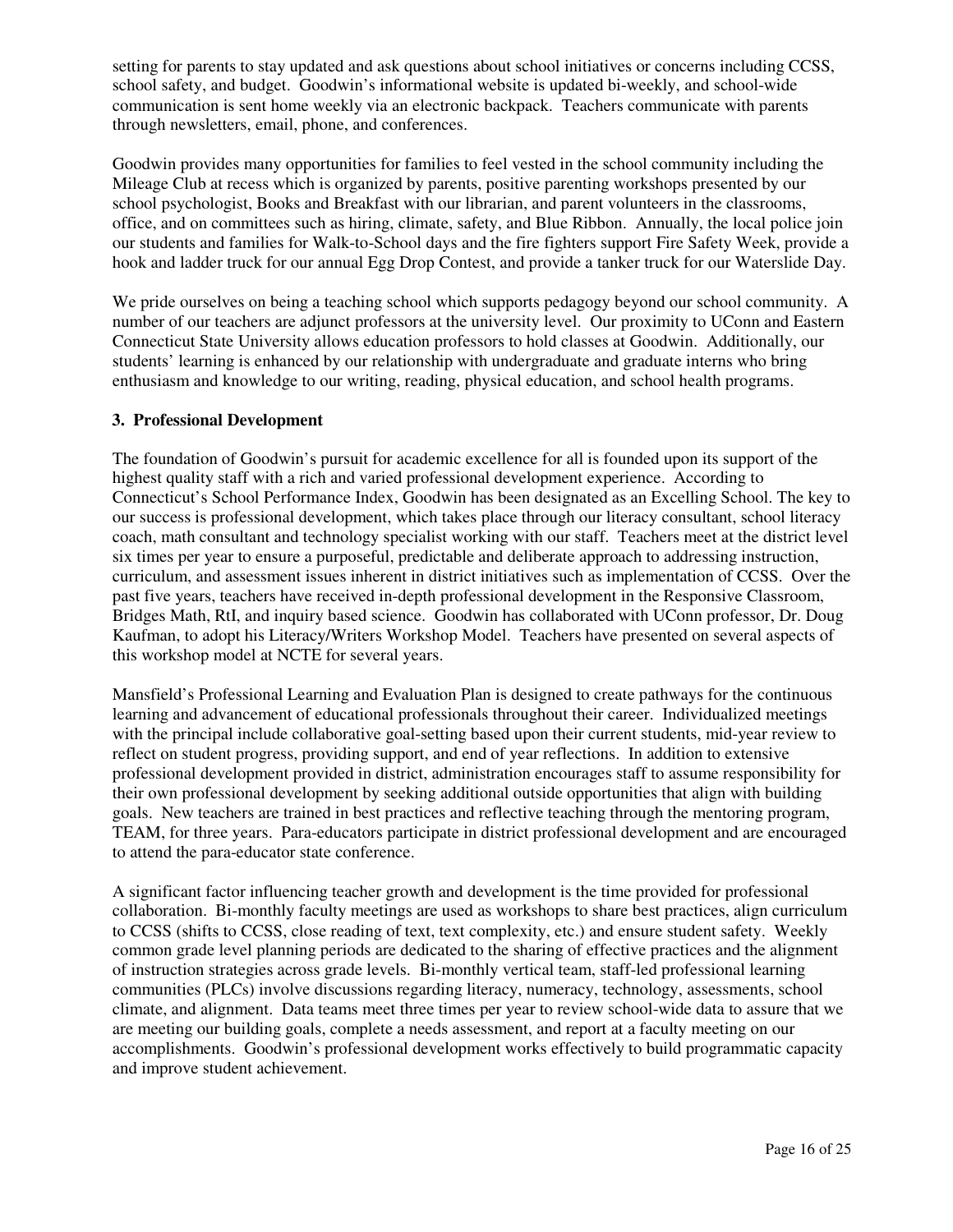#### **4. School Leadership**

Goodwin Elementary School's mission states, "In partnership with families and community, our mission is to prepare our students academically, artistically, emotionally, physically and socially to become thoughtful and productive citizens." This was reflected in the hiring of the current principal. The committee consisted of 23 parents, staff, administrators, and board members. Additionally, an all-day interview included the entire staff and parent volunteers. This process ensured the commitment to a collaborative leadership approach that fosters a shared vision of school practices, environment, and community. Teachers, staff, parents, and the principal support each other and pursue an inclusive professional dialogue.

Staff is provided with opportunities to develop a sense of belonging, ownership over their learning, and self-advocacy to reach the high expectations set for them. As such, the principal strives to provide knowledge on best practices, CCSS, and technical skills, and has a deep commitment to the overall wellbeing, growth, and development of each member of our community. Teacher leaders regularly report to the faculty on accomplishments and needs from data, RtI, student support, grade level, and PLC meetings. Within these meetings, members are encouraged to share ideas on instructional and behavioral strategies, curriculum, student interventions, best practices, and future growth initiatives which are aligned with the schools core values and beliefs.

Significant effort is expended on providing a caring and safe learning environment. Our staff understands each child's unique social/emotional, cognitive and physical development in order to effectively support their needs. Students' knowledge of how much the staff cares for them facilitates change. Each morning, students are greeted by the principal by name as they arrive, and welcomed by their teacher into their classroom. This proactive approach holds true for families as well. The staff conveys a sense of caring about each child to parents by sending personalized, positive notes home, resulting in parents and school being on the same page.

The principal provides support to teachers and acknowledges staff for their accomplishments and the vital role they play in our community. She consistently strives to build trusting relationships via classroom visits, personal notes to reinforce best practices, and acting as another set of eyes. With multiple new initiatives, she meets each teacher at their own developmental level and supports them in reaching their goals.

It is through shared knowledge, skills, and interpersonal relationships that the principal and staff endeavor to personalize our school for all stakeholders.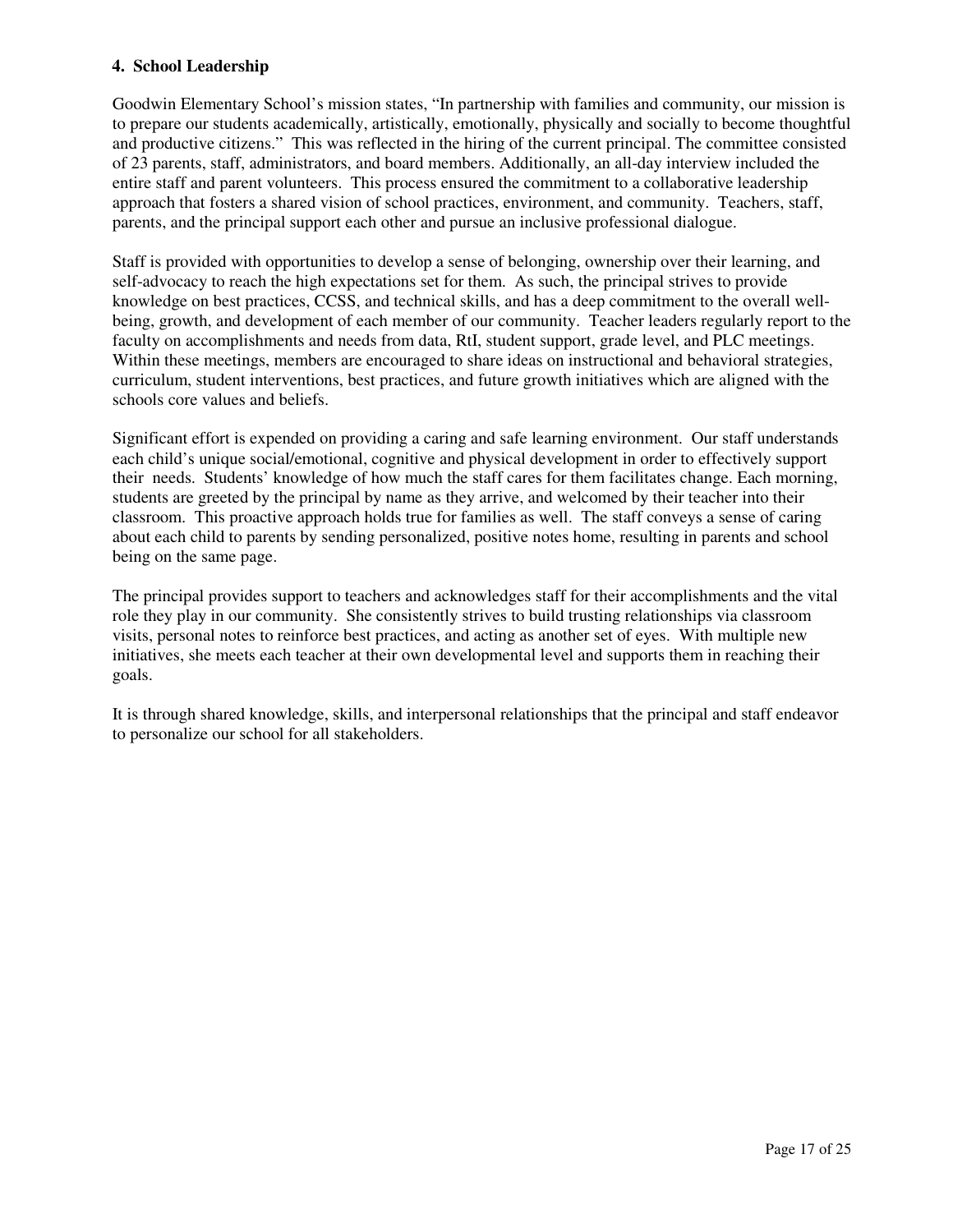| <b>Subject:</b> Math                                        | <b>Test:</b> Connecticut Mastery Test |
|-------------------------------------------------------------|---------------------------------------|
| <b>All Students Tested/Grade: 3</b>                         | <b>Edition/Publication Year: N/A</b>  |
| <b>Publisher:</b> Connecticut State Department of Education |                                       |

# **STATE CRITERION--REFERENCED TESTS**

| School Year                      | 2012-2013        | 2011-2012      | 2010-2011        | 2009-2010      | 2008-2009      |
|----------------------------------|------------------|----------------|------------------|----------------|----------------|
| Testing month                    | Mar              | Mar            | Mar              | Mar            | Mar            |
| <b>SCHOOL SCORES*</b>            |                  |                |                  |                |                |
| Proficient and above             | 100              | 92             | 94               | 91             | 89             |
| Advanced                         | 41               | 44             | 63               | 44             | 44             |
| Number of students tested        | 29               | 39             | 35               | 32             | 36             |
| Percent of total students tested | 100              | 100            | 100              | 100            | 100            |
| Number of students tested with   |                  |                |                  |                |                |
| alternative assessment           |                  |                |                  |                |                |
| % of students tested with        | $\overline{0}$   | $\overline{3}$ | 6                | $\overline{0}$ | $\mathbf{0}$   |
| alternative assessment           |                  |                |                  |                |                |
| <b>SUBGROUP SCORES</b>           |                  |                |                  |                |                |
| 1. Free and Reduced-Price        |                  |                |                  |                |                |
| Meals/Socio-Economic/            |                  |                |                  |                |                |
| <b>Disadvantaged Students</b>    |                  |                |                  |                |                |
| Proficient and above             |                  |                | 82               |                |                |
| Advanced                         |                  |                | 36               |                |                |
| Number of students tested        | 5                | 6              | 11               | 8              | 9              |
| 2. Students receiving Special    |                  |                |                  |                |                |
| <b>Education</b>                 |                  |                |                  |                |                |
| Proficient and above             |                  |                |                  |                |                |
| Advanced                         |                  |                |                  |                |                |
| Number of students tested        | $\overline{2}$   | 3              | $\overline{4}$   | 5              | 6              |
| 3. English Language Learner      |                  |                |                  |                |                |
| <b>Students</b>                  |                  |                |                  |                |                |
| Proficient and above             |                  |                |                  |                |                |
| Advanced                         |                  |                |                  |                |                |
| Number of students tested        | $\overline{2}$   | $\overline{0}$ | $\boldsymbol{0}$ | $\overline{2}$ | $\overline{0}$ |
| 4. Hispanic or Latino            |                  |                |                  |                |                |
| <b>Students</b>                  |                  |                |                  |                |                |
| Proficient and above             |                  |                |                  |                |                |
| Advanced                         |                  |                |                  |                |                |
| Number of students tested        | $\boldsymbol{0}$ | 8              | $\mathbf{2}$     | 3              | 5              |
| 5. African- American             |                  |                |                  |                |                |
| <b>Students</b>                  |                  |                |                  |                |                |
| Proficient and above             |                  |                |                  |                |                |
| Advanced                         |                  |                |                  |                |                |
| Number of students tested        | $\overline{0}$   | $\overline{0}$ | $\overline{0}$   | 1              | $\overline{0}$ |
| <b>6. Asian Students</b>         |                  |                |                  |                |                |
| Proficient and above             |                  |                |                  |                |                |
| Advanced                         |                  |                |                  |                |                |
| Number of students tested        | $\tau$           | $\overline{4}$ | $\overline{4}$   | $\overline{4}$ | 3              |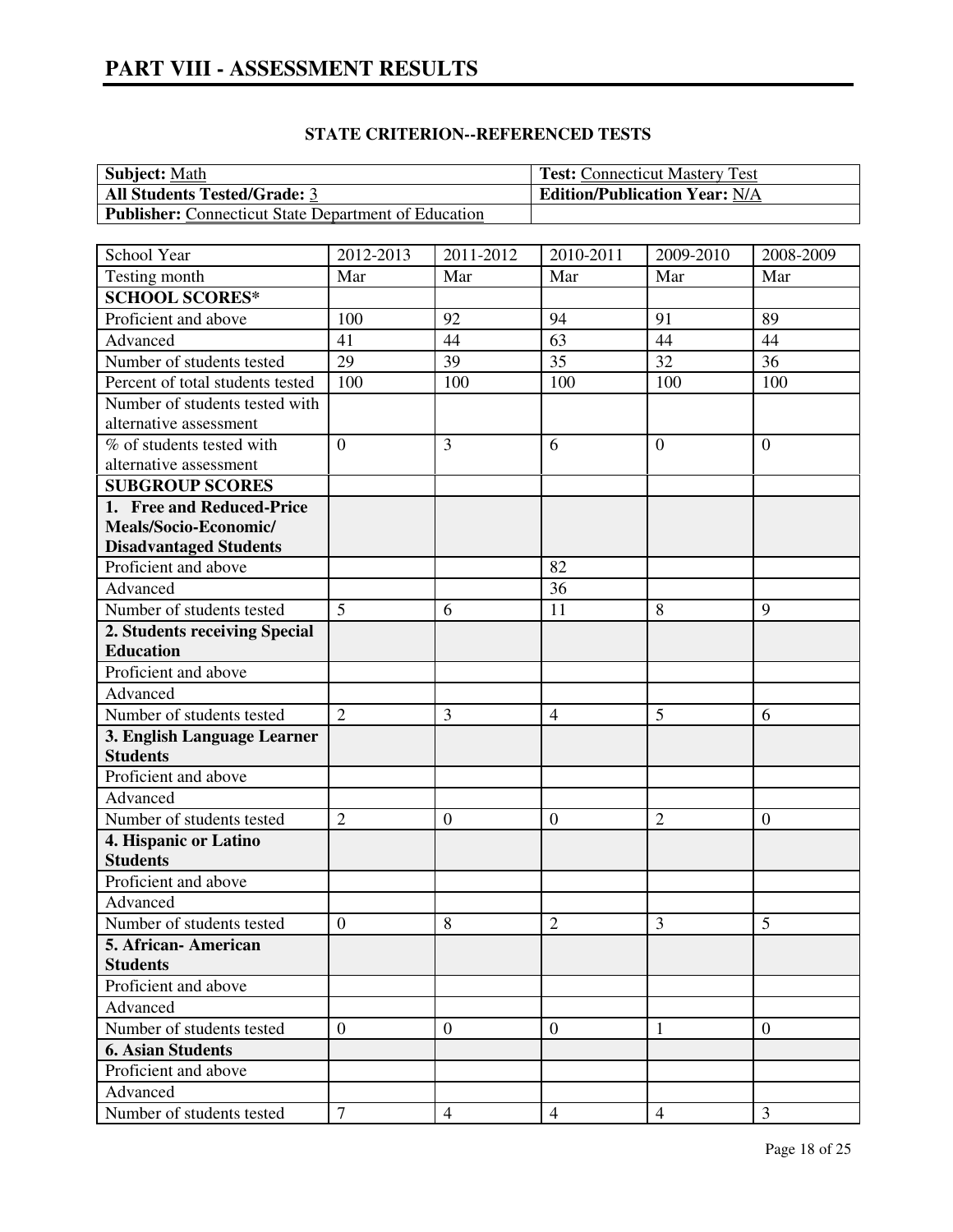| School Year                      | 2012-2013      | 2011-2012      | 2010-2011        | 2009-2010        | 2008-2009      |
|----------------------------------|----------------|----------------|------------------|------------------|----------------|
| 7. American Indian or            |                |                |                  |                  |                |
| <b>Alaska Native Students</b>    |                |                |                  |                  |                |
| Proficient and above             |                |                |                  |                  |                |
| Advanced                         |                |                |                  |                  |                |
| Number of students tested        | $\overline{0}$ | $\overline{0}$ | $\boldsymbol{0}$ | $\overline{0}$   | $\mathbf{1}$   |
| 8. Native Hawaiian or other      |                |                |                  |                  |                |
| <b>Pacific Islander Students</b> |                |                |                  |                  |                |
| Proficient and above             |                |                |                  |                  |                |
| Advanced                         |                |                |                  |                  |                |
| Number of students tested        | $\overline{0}$ | $\overline{0}$ | $\overline{0}$   | $\overline{0}$   | $\overline{0}$ |
| 9. White Students                |                |                |                  |                  |                |
| Proficient and above             | 100            | 96             | 93               | 92               | 89             |
| Advanced                         | 43             | 44             | 69               | 38               | 48             |
| Number of students tested        | 21             | 27             | 29               | 24               | 27             |
| 10. Two or More Races            |                |                |                  |                  |                |
| identified Students              |                |                |                  |                  |                |
| Proficient and above             |                |                |                  |                  |                |
| Advanced                         |                |                |                  |                  |                |
| Number of students tested        | $\mathbf{1}$   | $\overline{0}$ | $\boldsymbol{0}$ | $\boldsymbol{0}$ | $\mathbf{0}$   |
| 11. Other 1: Other 1             |                |                |                  |                  |                |
| Proficient and above             |                |                |                  |                  |                |
| Advanced                         |                |                |                  |                  |                |
| Number of students tested        |                |                |                  |                  |                |
| 12. Other 2: Other 2             |                |                |                  |                  |                |
| Proficient and above             |                |                |                  |                  |                |
| Advanced                         |                |                |                  |                  |                |
| Number of students tested        |                |                |                  |                  |                |
| 13. Other 3: Other 3             |                |                |                  |                  |                |
| Proficient and above             |                |                |                  |                  |                |
| Advanced                         |                |                |                  |                  |                |
| Number of students tested        |                |                |                  |                  |                |

**NOTES:**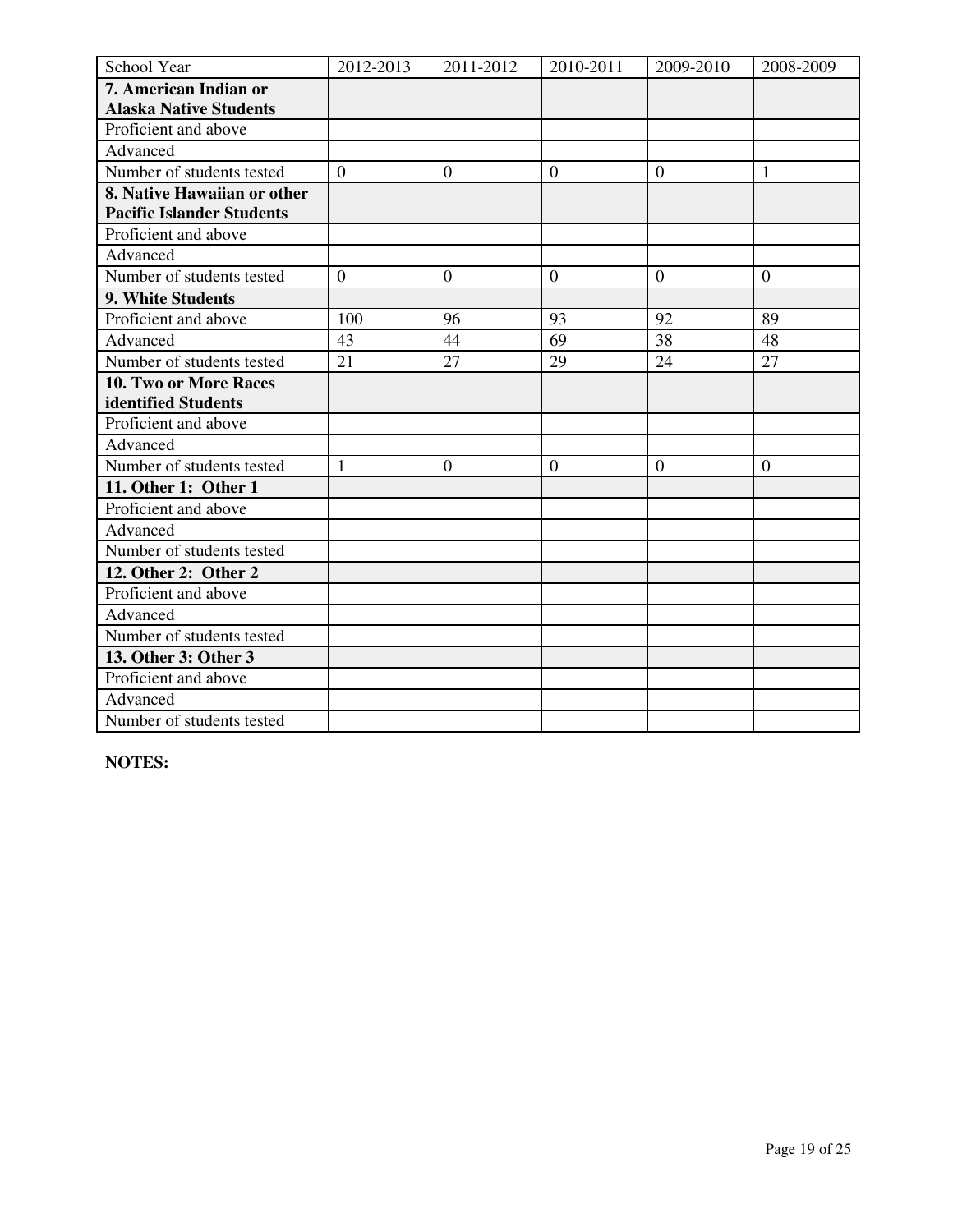# **STATE CRITERION--REFERENCED TESTS**

| <b>Subject:</b> Math                                        | <b>Test:</b> Connecticut Mastery Test |
|-------------------------------------------------------------|---------------------------------------|
| <b>All Students Tested/Grade: 4</b>                         | <b>Edition/Publication Year: N/A</b>  |
| <b>Publisher:</b> Connecticut State Department of Education |                                       |

| School Year                      | 2012-2013        | 2011-2012      | 2010-2011      | 2009-2010        | 2008-2009      |
|----------------------------------|------------------|----------------|----------------|------------------|----------------|
| Testing month                    | Mar              | Mar            | Mar            | Mar              | Mar            |
| <b>SCHOOL SCORES*</b>            |                  |                |                |                  |                |
| Proficient and above             | 95               | 97             | 97             | 94               | 92             |
| Advanced                         | 31               | 74             | 52             | 62               | 40             |
| Number of students tested        | 39               | 38             | 29             | 34               | 38             |
| Percent of total students tested | 100              | 100            | 100            | 100              | 100            |
| Number of students tested with   |                  |                |                |                  |                |
| alternative assessment           |                  |                |                |                  |                |
| % of students tested with        | 8                | 5              | $\overline{0}$ | $\boldsymbol{0}$ | $\theta$       |
| alternative assessment           |                  |                |                |                  |                |
| <b>SUBGROUP SCORES</b>           |                  |                |                |                  |                |
| 1. Free and Reduced-Price        |                  |                |                |                  |                |
| Meals/Socio-Economic/            |                  |                |                |                  |                |
| <b>Disadvantaged Students</b>    |                  |                |                |                  |                |
| Proficient and above             |                  | 91             |                |                  | 91             |
| Advanced                         |                  | 55             |                |                  | 36             |
| Number of students tested        | $\overline{4}$   | 11             | $\overline{4}$ | 6                | 11             |
| 2. Students receiving Special    |                  |                |                |                  |                |
| <b>Education</b>                 |                  |                |                |                  |                |
| Proficient and above             |                  |                |                |                  |                |
| Advanced                         |                  |                |                |                  |                |
| Number of students tested        | 3                | $\overline{4}$ | $\overline{4}$ | $\overline{4}$   | 5              |
| 3. English Language Learner      |                  |                |                |                  |                |
| <b>Students</b>                  |                  |                |                |                  |                |
| Proficient and above             |                  |                |                |                  |                |
| Advanced                         |                  |                |                |                  |                |
| Number of students tested        | $\boldsymbol{0}$ | $\mathbf{0}$   | $\mathbf{1}$   | $\boldsymbol{0}$ | $\overline{2}$ |
| 4. Hispanic or Latino            |                  |                |                |                  |                |
| <b>Students</b>                  |                  |                |                |                  |                |
| Proficient and above             |                  |                |                |                  |                |
| Advanced                         |                  |                |                |                  |                |
| Number of students tested        | $\tau$           | $\overline{2}$ | 3              | $\overline{2}$   | $\mathbf{1}$   |
| 5. African-American              |                  |                |                |                  |                |
| <b>Students</b>                  |                  |                |                |                  |                |
| Proficient and above             |                  |                |                |                  |                |
| Advanced                         |                  |                |                |                  |                |
| Number of students tested        | $\overline{0}$   | $\theta$       | 1              | $\overline{0}$   | $\overline{2}$ |
| <b>6. Asian Students</b>         |                  |                |                |                  |                |
| Proficient and above             |                  |                |                |                  |                |
| Advanced                         |                  |                |                |                  |                |
| Number of students tested        | 3                | 6              | 3              | 3                | 5              |
| 7. American Indian or            |                  |                |                |                  |                |
| <b>Alaska Native Students</b>    |                  |                |                |                  |                |
| Proficient and above             |                  |                |                |                  |                |
| Advanced                         |                  |                |                |                  |                |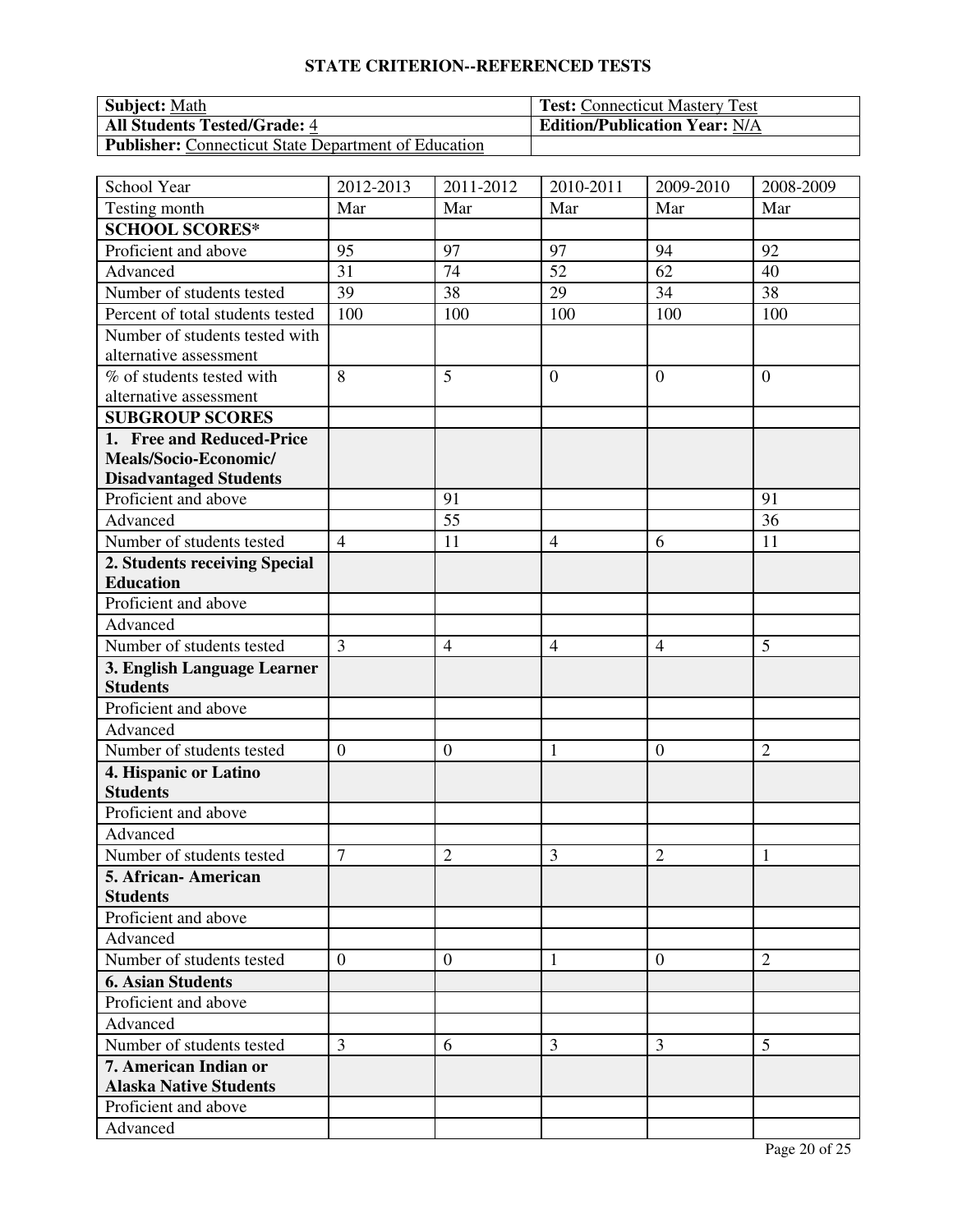| School Year                      | 2012-2013        | 2011-2012      | 2010-2011        | 2009-2010      | 2008-2009        |
|----------------------------------|------------------|----------------|------------------|----------------|------------------|
| Number of students tested        | $\boldsymbol{0}$ | $\overline{0}$ | $\boldsymbol{0}$ |                | $\overline{0}$   |
| 8. Native Hawaiian or other      |                  |                |                  |                |                  |
| <b>Pacific Islander Students</b> |                  |                |                  |                |                  |
| Proficient and above             |                  |                |                  |                |                  |
| Advanced                         |                  |                |                  |                |                  |
| Number of students tested        | $\overline{0}$   | $\overline{0}$ | $\overline{0}$   | $\overline{0}$ | $\overline{0}$   |
| 9. White Students                |                  |                |                  |                |                  |
| Proficient and above             | 97               | 97             | 96               | 93             | 90               |
| Advanced                         | 28               | 73             | 46               | 57             | 33               |
| Number of students tested        | 29               | 30             | 22               | 28             | 30               |
| <b>10. Two or More Races</b>     |                  |                |                  |                |                  |
| identified Students              |                  |                |                  |                |                  |
| Proficient and above             |                  |                |                  |                |                  |
| Advanced                         |                  |                |                  |                |                  |
| Number of students tested        | $\boldsymbol{0}$ | $\mathbf{0}$   | $\boldsymbol{0}$ | $\mathbf{0}$   | $\boldsymbol{0}$ |
| 11. Other 1: Other 1             |                  |                |                  |                |                  |
| Proficient and above             |                  |                |                  |                |                  |
| Advanced                         |                  |                |                  |                |                  |
| Number of students tested        |                  |                |                  |                |                  |
| 12. Other 2: Other 2             |                  |                |                  |                |                  |
| Proficient and above             |                  |                |                  |                |                  |
| Advanced                         |                  |                |                  |                |                  |
| Number of students tested        |                  |                |                  |                |                  |
| 13. Other 3: Other 3             |                  |                |                  |                |                  |
| Proficient and above             |                  |                |                  |                |                  |
| Advanced                         |                  |                |                  |                |                  |
| Number of students tested        |                  |                |                  |                |                  |

**NOTES:**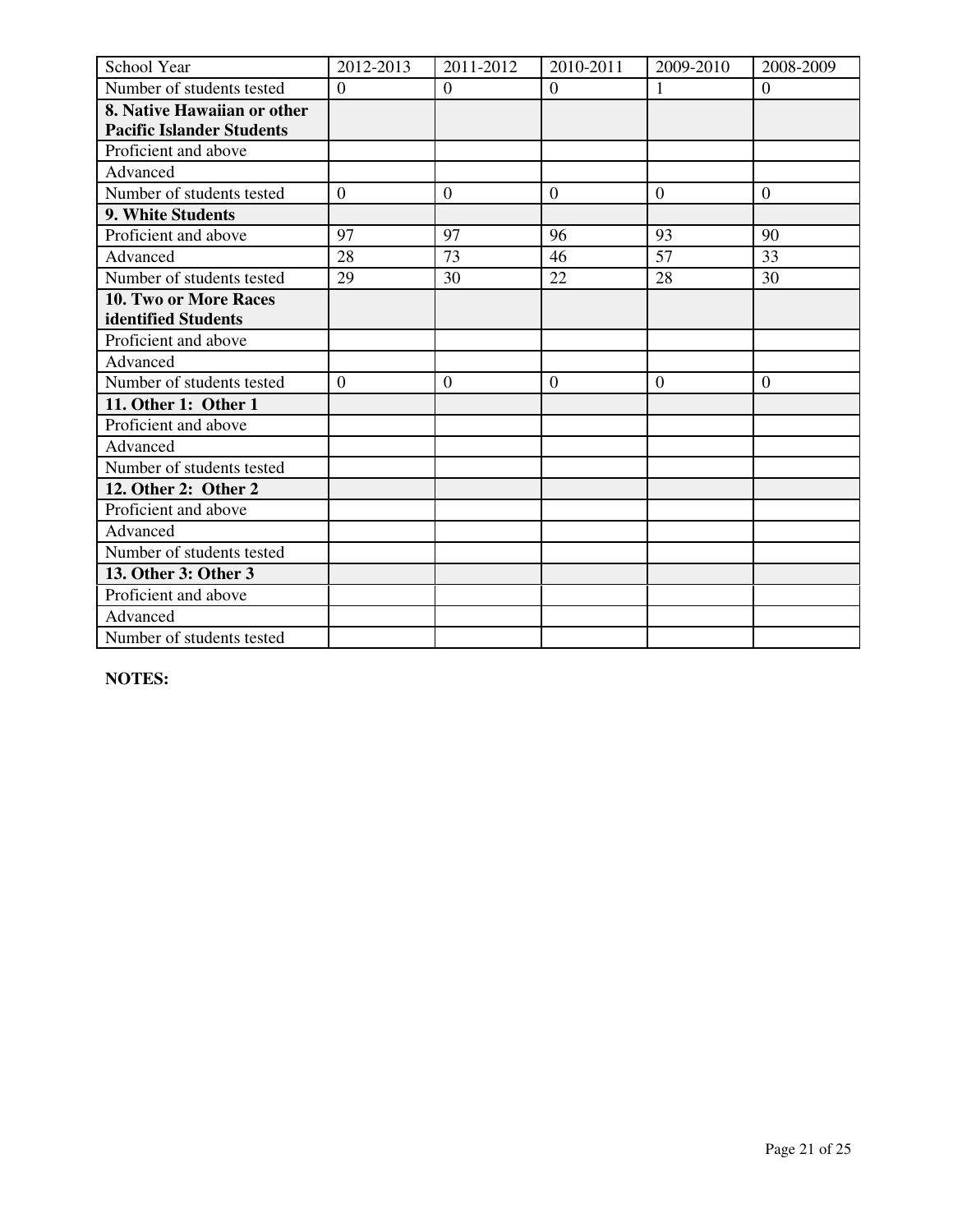# **STATE CRITERION--REFERENCED TESTS**

| <b>Subject:</b> Reading/ELA                                 | <b>Test:</b> Connecticut Mastery Test |
|-------------------------------------------------------------|---------------------------------------|
| <b>All Students Tested/Grade: 3</b>                         | <b>Edition/Publication Year: N/A</b>  |
| <b>Publisher:</b> Connecticut State Department of Education |                                       |

| School Year                      | 2012-2013        | 2011-2012      | 2010-2011      | 2009-2010      | 2008-2009      |
|----------------------------------|------------------|----------------|----------------|----------------|----------------|
| Testing month                    | Mar              | Mar            | Mar            | Mar            | Mar            |
| <b>SCHOOL SCORES*</b>            |                  |                |                |                |                |
| Proficient and above             | 100              | 90             | 94             | 72             | 81             |
| Advanced                         | 48               | 28             | 37             | 31             | 31             |
| Number of students tested        | 29               | 39             | 35             | 32             | 36             |
| Percent of total students tested | 100              | 100            | 100            | 100            | 100            |
| Number of students tested with   |                  |                |                |                |                |
| alternative assessment           |                  |                |                |                |                |
| % of students tested with        | 14               | 15             | 26             | 25             | 19             |
| alternative assessment           |                  |                |                |                |                |
| <b>SUBGROUP SCORES</b>           |                  |                |                |                |                |
| 1. Free and Reduced-Price        |                  |                |                |                |                |
| Meals/Socio-Economic/            |                  |                |                |                |                |
| <b>Disadvantaged Students</b>    |                  |                |                |                |                |
| Proficient and above             |                  |                | 91             |                |                |
| Advanced                         |                  |                | 18             |                |                |
| Number of students tested        | 5                | 6              | 11             | 8              | 9              |
| 2. Students receiving Special    |                  |                |                |                |                |
| <b>Education</b>                 |                  |                |                |                |                |
| Proficient and above             |                  |                |                |                |                |
| Advanced                         |                  |                |                |                |                |
| Number of students tested        | $\overline{2}$   | 3              | $\overline{4}$ | 5              | 6              |
| 3. English Language Learner      |                  |                |                |                |                |
| <b>Students</b>                  |                  |                |                |                |                |
| Proficient and above             |                  |                |                |                |                |
| Advanced                         |                  |                |                |                |                |
| Number of students tested        | $\overline{2}$   | $\mathbf{0}$   | $\mathbf{0}$   | $\overline{2}$ | $\mathbf{0}$   |
| 4. Hispanic or Latino            |                  |                |                |                |                |
| <b>Students</b>                  |                  |                |                |                |                |
| Proficient and above             |                  |                |                |                |                |
| Advanced                         |                  |                |                |                |                |
| Number of students tested        | $\boldsymbol{0}$ | 8              | $\overline{2}$ | 3              | 5              |
| 5. African-American              |                  |                |                |                |                |
| <b>Students</b>                  |                  |                |                |                |                |
| Proficient and above             |                  |                |                |                |                |
| Advanced                         |                  |                |                |                |                |
| Number of students tested        | $\overline{0}$   | $\overline{0}$ | $\theta$       | 1              | $\overline{0}$ |
| <b>6. Asian Students</b>         |                  |                |                |                |                |
| Proficient and above             |                  |                |                |                |                |
| Advanced                         |                  |                |                |                |                |
| Number of students tested        | $\overline{7}$   | $\overline{4}$ | $\overline{4}$ | $\overline{4}$ | 3              |
| 7. American Indian or            |                  |                |                |                |                |
| <b>Alaska Native Students</b>    |                  |                |                |                |                |
| Proficient and above             |                  |                |                |                |                |
| Advanced                         |                  |                |                |                |                |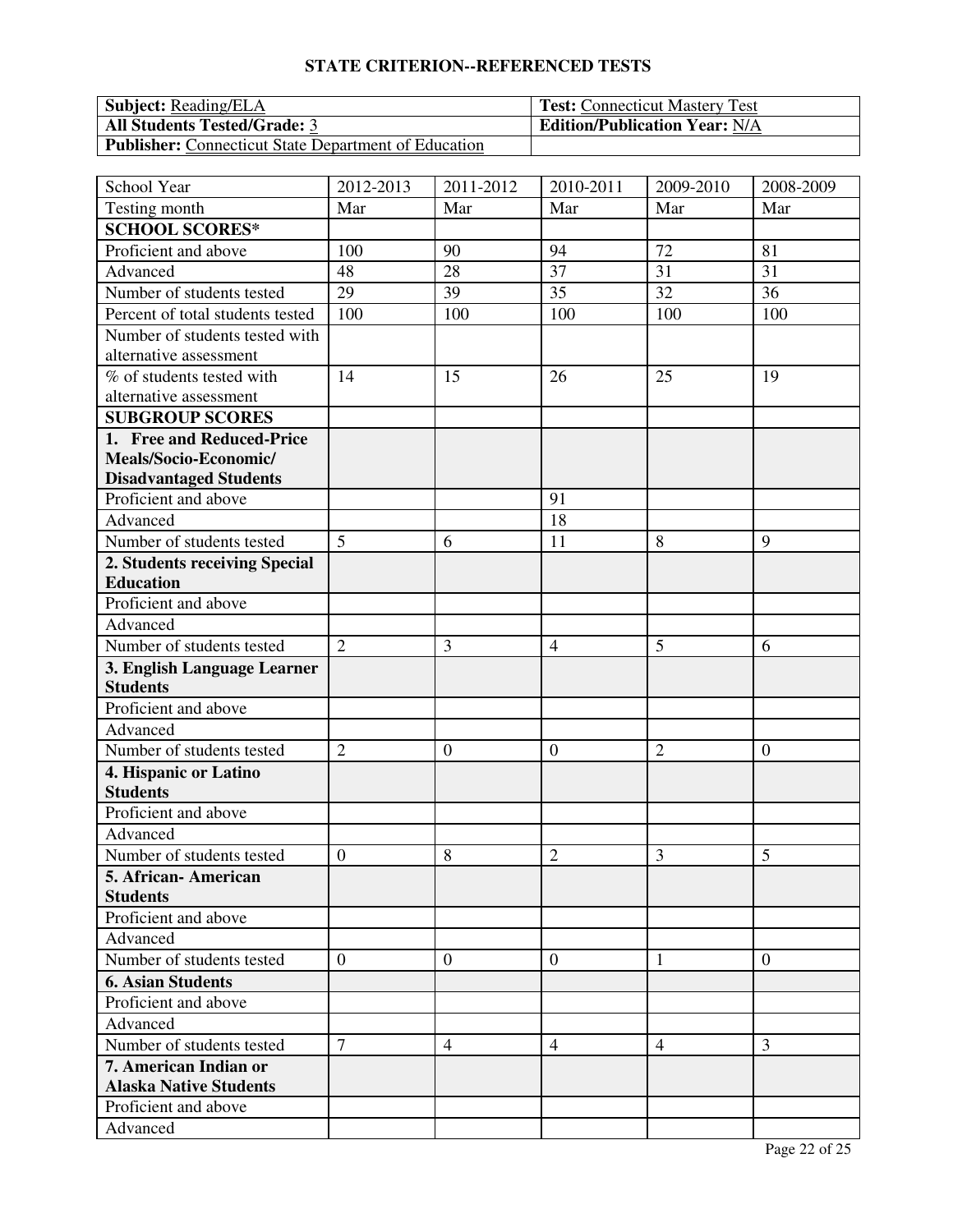| School Year                      | 2012-2013      | 2011-2012        | 2010-2011      | 2009-2010      | 2008-2009      |
|----------------------------------|----------------|------------------|----------------|----------------|----------------|
| Number of students tested        | $\overline{0}$ | $\overline{0}$   | $\overline{0}$ | $\mathbf{0}$   |                |
| 8. Native Hawaiian or other      |                |                  |                |                |                |
| <b>Pacific Islander Students</b> |                |                  |                |                |                |
| Proficient and above             |                |                  |                |                |                |
| Advanced                         |                |                  |                |                |                |
| Number of students tested        | $\overline{0}$ | $\theta$         | $\overline{0}$ | $\theta$       | $\overline{0}$ |
| 9. White Students                |                |                  |                |                |                |
| Proficient and above             | 100            | 93               | 93             | 71             | 89             |
| Advanced                         | 57             | 30               | 41             | 25             | 30             |
| Number of students tested        | 21             | 27               | 29             | 24             | 27             |
| 10. Two or More Races            |                |                  |                |                |                |
| identified Students              |                |                  |                |                |                |
| Proficient and above             |                |                  |                |                |                |
| Advanced                         |                |                  |                |                |                |
| Number of students tested        | 1              | $\boldsymbol{0}$ | $\overline{0}$ | $\overline{0}$ | $\overline{0}$ |
| 11. Other 1: Other 1             |                |                  |                |                |                |
| Proficient and above             |                |                  |                |                |                |
| Advanced                         |                |                  |                |                |                |
| Number of students tested        |                |                  |                |                |                |
| 12. Other 2: Other 2             |                |                  |                |                |                |
| Proficient and above             |                |                  |                |                |                |
| Advanced                         |                |                  |                |                |                |
| Number of students tested        |                |                  |                |                |                |
| 13. Other 3: Other 3             |                |                  |                |                |                |
| Proficient and above             |                |                  |                |                |                |
| Advanced                         |                |                  |                |                |                |
| Number of students tested        |                |                  |                |                |                |

**NOTES:**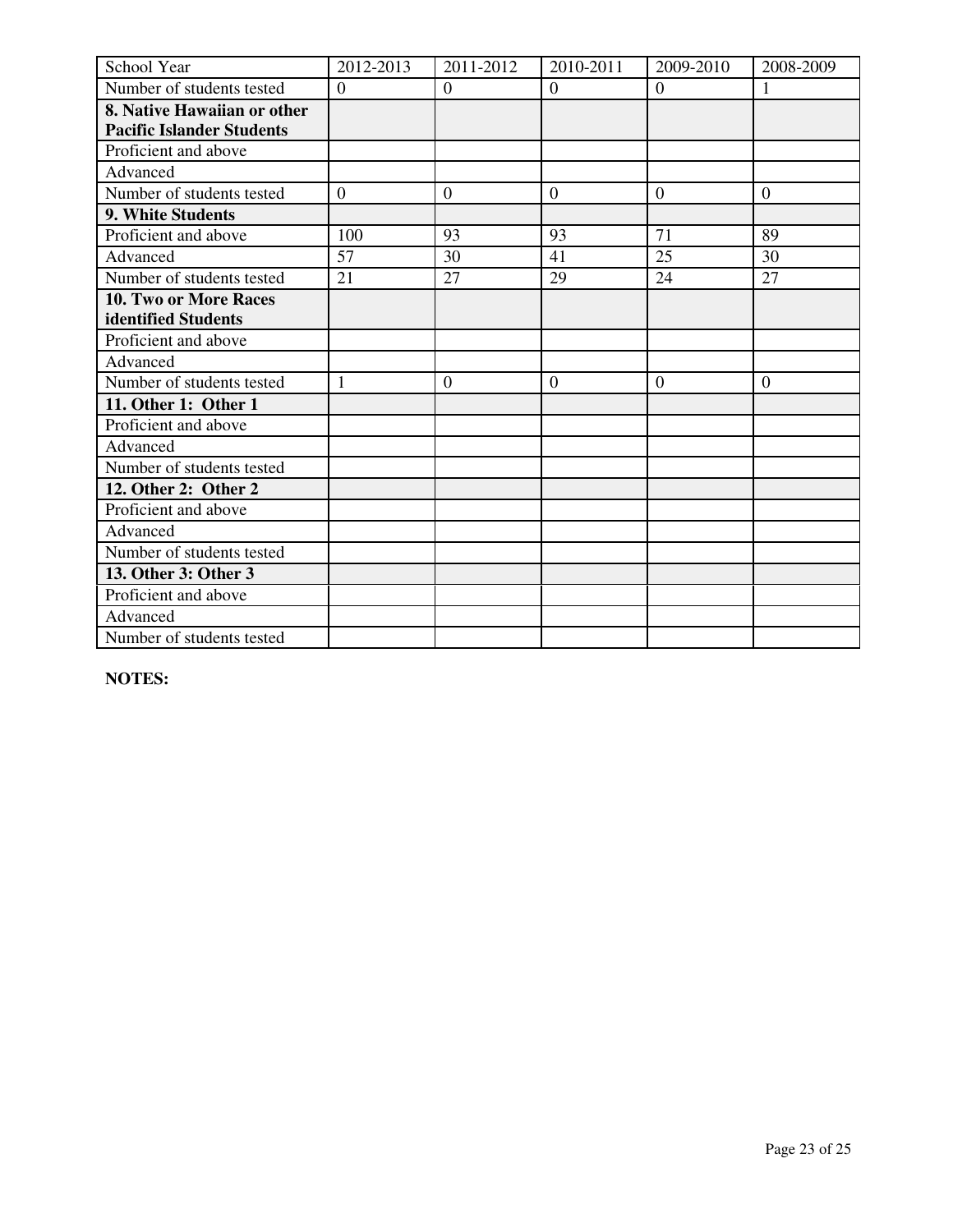# **STATE CRITERION--REFERENCED TESTS**

| <b>Subject:</b> Reading/ELA                            | <b>Test:</b> Connecticut Mastery Test |
|--------------------------------------------------------|---------------------------------------|
| <b>All Students Tested/Grade: 4</b>                    | <b>Edition/Publication Year: N/A</b>  |
| <b>Publisher:</b> Connecticut State Dept. of Education |                                       |

| School Year                      | 2012-2013      | 2011-2012      | 2010-2011      | 2009-2010        | 2008-2009      |
|----------------------------------|----------------|----------------|----------------|------------------|----------------|
| Testing month                    | Mar            | Mar            | Mar            | Mar              | Mar            |
| <b>SCHOOL SCORES*</b>            |                |                |                |                  |                |
| Proficient and above             | 90             | 95             | 86             | 94               | 90             |
| Advanced                         | 23             | 50             | 41             | 29               | 32             |
| Number of students tested        | 39             | 38             | 29             | 34               | 38             |
| Percent of total students tested | 100            | 100            | 100            | 100              | 100            |
| Number of students tested with   |                |                |                |                  |                |
| alternative assessment           |                |                |                |                  |                |
| % of students tested with        | $\overline{0}$ | 3              | 6              | $\overline{0}$   | $\mathbf{0}$   |
| alternative assessment           |                |                |                |                  |                |
| <b>SUBGROUP SCORES</b>           |                |                |                |                  |                |
| 1. Free and Reduced-Price        |                |                |                |                  |                |
| Meals/Socio-Economic/            |                |                |                |                  |                |
| <b>Disadvantaged Students</b>    |                |                |                |                  |                |
| Proficient and above             |                | 82             |                |                  | 91             |
| Advanced                         |                | 18             |                |                  | 18             |
| Number of students tested        | $\overline{4}$ | 11             | $\overline{4}$ | 6                | 11             |
| 2. Students receiving Special    |                |                |                |                  |                |
| <b>Education</b>                 |                |                |                |                  |                |
| Proficient and above             |                |                |                |                  |                |
| Advanced                         |                |                |                |                  |                |
| Number of students tested        | 3              | $\overline{4}$ | $\overline{4}$ | $\overline{4}$   | 5              |
| 3. English Language Learner      |                |                |                |                  |                |
| <b>Students</b>                  |                |                |                |                  |                |
| Proficient and above             |                |                |                |                  |                |
| Advanced                         |                |                |                |                  |                |
| Number of students tested        | $\overline{0}$ | $\overline{0}$ | $\mathbf{1}$   | $\boldsymbol{0}$ | $\overline{2}$ |
| 4. Hispanic or Latino            |                |                |                |                  |                |
| <b>Students</b>                  |                |                |                |                  |                |
| Proficient and above             |                |                |                |                  |                |
| Advanced                         |                |                |                |                  |                |
| Number of students tested        | $\overline{7}$ | $\overline{2}$ | 3              | $\overline{2}$   | 1              |
| 5. African- American             |                |                |                |                  |                |
| <b>Students</b>                  |                |                |                |                  |                |
| Proficient and above             |                |                |                |                  |                |
| Advanced                         |                |                |                |                  |                |
| Number of students tested        | $\overline{0}$ | $\overline{0}$ | 1              | $\overline{0}$   | $\overline{2}$ |
| <b>6. Asian Students</b>         |                |                |                |                  |                |
| Proficient and above             |                |                |                |                  |                |
| Advanced                         |                |                |                |                  |                |
| Number of students tested        | 3              | 6              | 3              | 3                | 5              |
| 7. American Indian or            |                |                |                |                  |                |
| <b>Alaska Native Students</b>    |                |                |                |                  |                |
| Proficient and above             |                |                |                |                  |                |
| Advanced                         |                |                |                |                  |                |